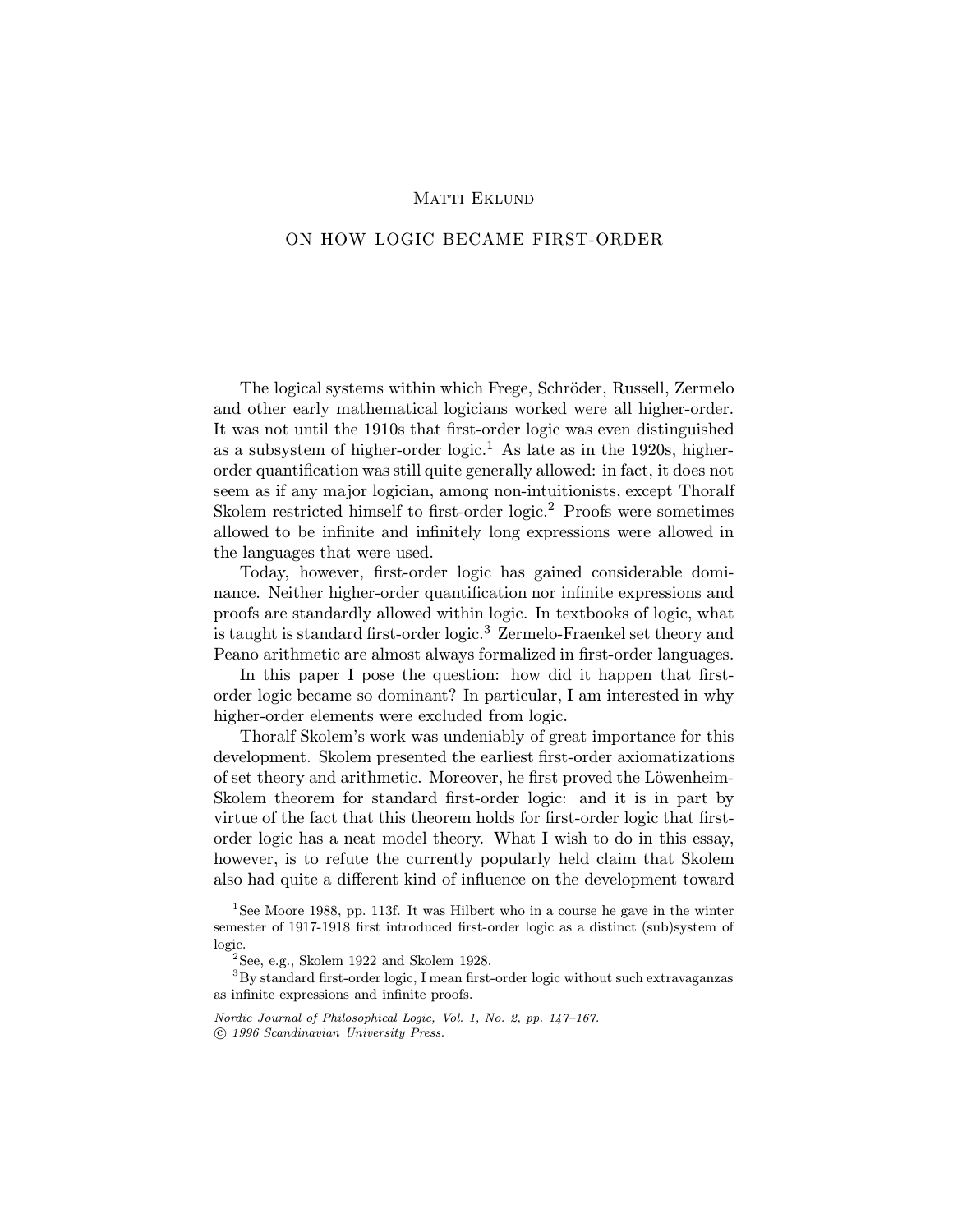first-order logic: that Skolem's explicit arguments for adherence to first-order logic had a notable impact on this development.

It appears to be widely held today that arguments from Skolem and Kurt Gödel, both alleged proponents of the thesis that standard firstorder logic is "the logic" (or, if you like, "the true logic" or "the correct logic"; below I will say something about just what preferring first-order logic as "the" logic might come to), had notable impact on the development toward first-order logic: that they, by means of rhetorically convincing arguments, helped effect the transition from higher-order systems to first-order systems being regarded as standard. For example, in Moore 1980 and Moore 1988, two standard works on the emergence and eventual dominance of first-order logic, and in Shapiro 1991, a very influential book on the first-order vs. second-order logic issue, the importance of Skolem and, to a somewhat lesser extent, Gödel is strongly emphasized. (There are certain differences between Moore and Shapiro and also between Moore's two works. For example, in Moore 1988, only Skolem's role is emphasized. Since I am primarily interested in the claim that there was an (influential) Skolem-Gödel proposal and not in Moore- and Shapiro-exegesis I will not here go into these differences.)

In Moore 1980 it is said that

after 1930 mathematical logic became increasingly identified with first-order logic. The logicians (such as Gödel and Skolem) who had argued for a more restrictive logic had triumphed. (Moore 1980, p. 129)

# And Stewart Shapiro says that

From [the late 30s] the explicit controversy over higher-order languages subsided, and most logicians began to accept the Skolem-Gödel proposal that only the first-order languages are appropriate for their work. (Shapiro 1991, pp. 192f.)

Neither Moore nor Shapiro exclusively emphasize Gödel's and Skolem's arguments: but they both talk about a Gödel-Skolem proposal, a (heated) controversy over the first-order vs. second-order logic issue, and an eventual acceptance on the part of (the majority of) other logicians of the Gödel-Skolem proposal; and they emphasize this aspect of the development.

My main aim with this article is to show that there was no "Skolem-Gödel proposal" at all.<sup>4</sup> And, of course, still less did other logicians eventually accept such a proposal.

 ${}^{4}Later$ , Skolem came to defend, vigorously, the hegemony of first-order logic; but in Skolem 1922, which is the paper to which Moore and Shapiro refer, he did not present anything resembling an argument for adherence to first-order logic. Indeed, you will not find even the thesis that first-order logic is to be adhered to.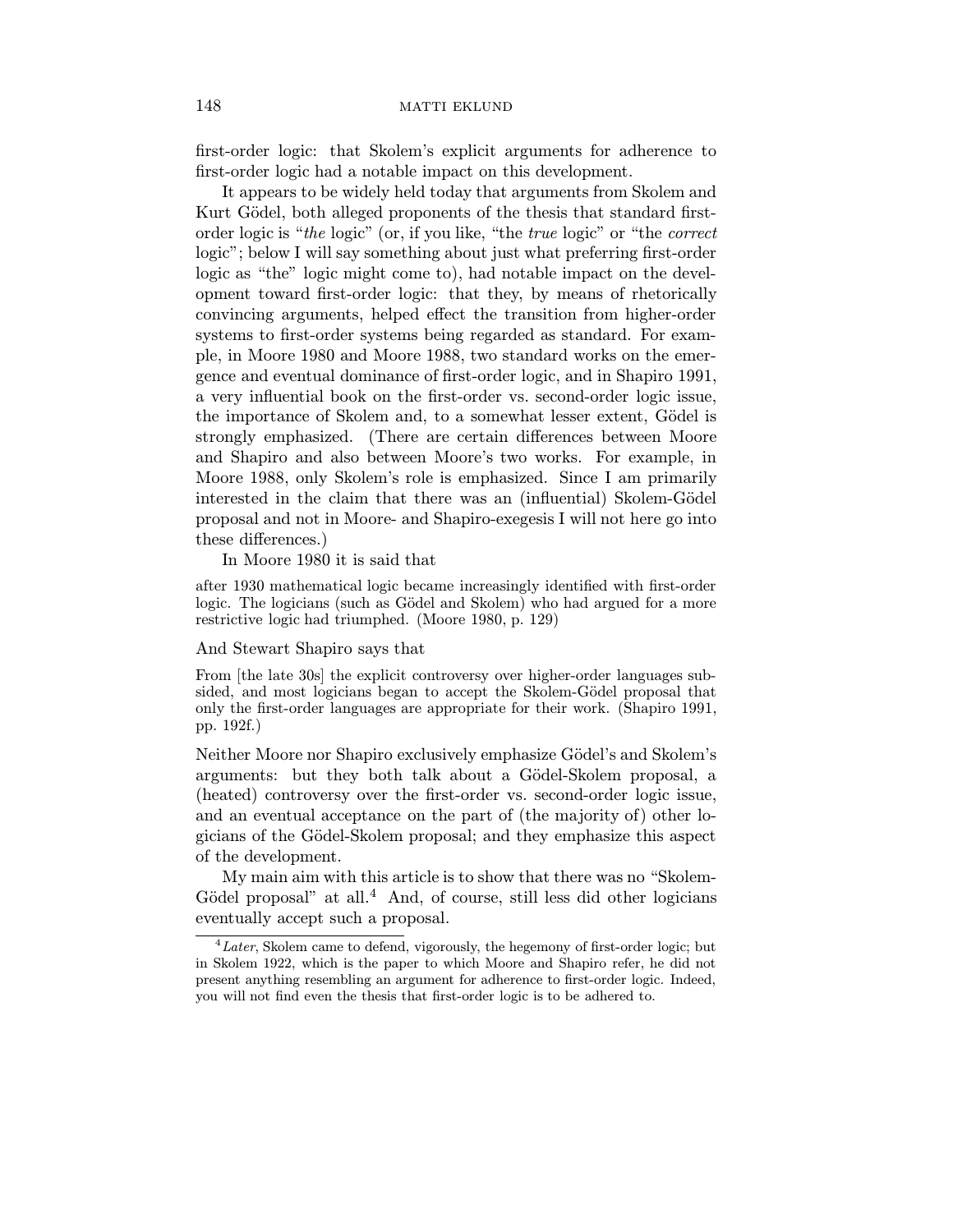If Skolem and Gödel meant to present arguments, these were—as Moore and Shapiro both recognize—quite clearly bad ones. Indeed, Shapiro prefers to say not that Skolem and Gödel *argued* for first-order logic, but that they *urged* that first-order logic was the full logic.<sup>5</sup> Hence, what I am doing here is in part defending the rationality of the community of logicians: I defend Skolem and Gödel from the charge that they presented obviously bad arguments and I defend other logicians from the charge that they were convinced by these obviously bad arguments.

The thesis that (standard) first-order logic is the logic (or "true" logic or "full" logic or whatever you like), I henceforth call the AFOL thesis (AFOL stands for Adherence to First-Order Logic). The historical triumph of first-order logic will be called the AFOL development. The view on AFOL development I wish to refute in this article is the one that arguments, or at any rate "urgings", from Skolem and Gödel caused the AFOL development.

1.

Before I go on to criticize the received view on the AFOL development, I should say a few more general things about the first-order vs. second-order logic issue itself. There are lots and lots of differences between logical systems and lots and lots of different ways in which a logical system (or a certain aspect of a logical system) can be preferred over another. When, as in this essay, we only compare first-order systems with higher-order systems, we are only interested in differences with respect to expressive resources and semantics. Were we to compare, e.g., classical and intuitionistic systems, other differences would have to be taken into account.<sup>6</sup> I can think of at least three fairly distinct kinds of reasons for preferring one logical system over another, even when the logical systems differ only with respect to their order. First, you might have pragmatic reasons for preferring one system over another: you might think that more fruitful research can be conducted within the one system. Certainly, such considerations have been influential when first-order logic has been preferred over secondorder logic: for in virtue of the fact that first-order languages equipped

<sup>5</sup>Shapiro 1991, p. 181.

<sup>&</sup>lt;sup>6</sup>In this essay I ignore the existence of second-order languages with Henkin- or first-order semantics. This is because such systems were not taken into account at the time of the AFOL development. (See Shapiro 1991, section 4.3 for an account of such semantics for second-order languages.)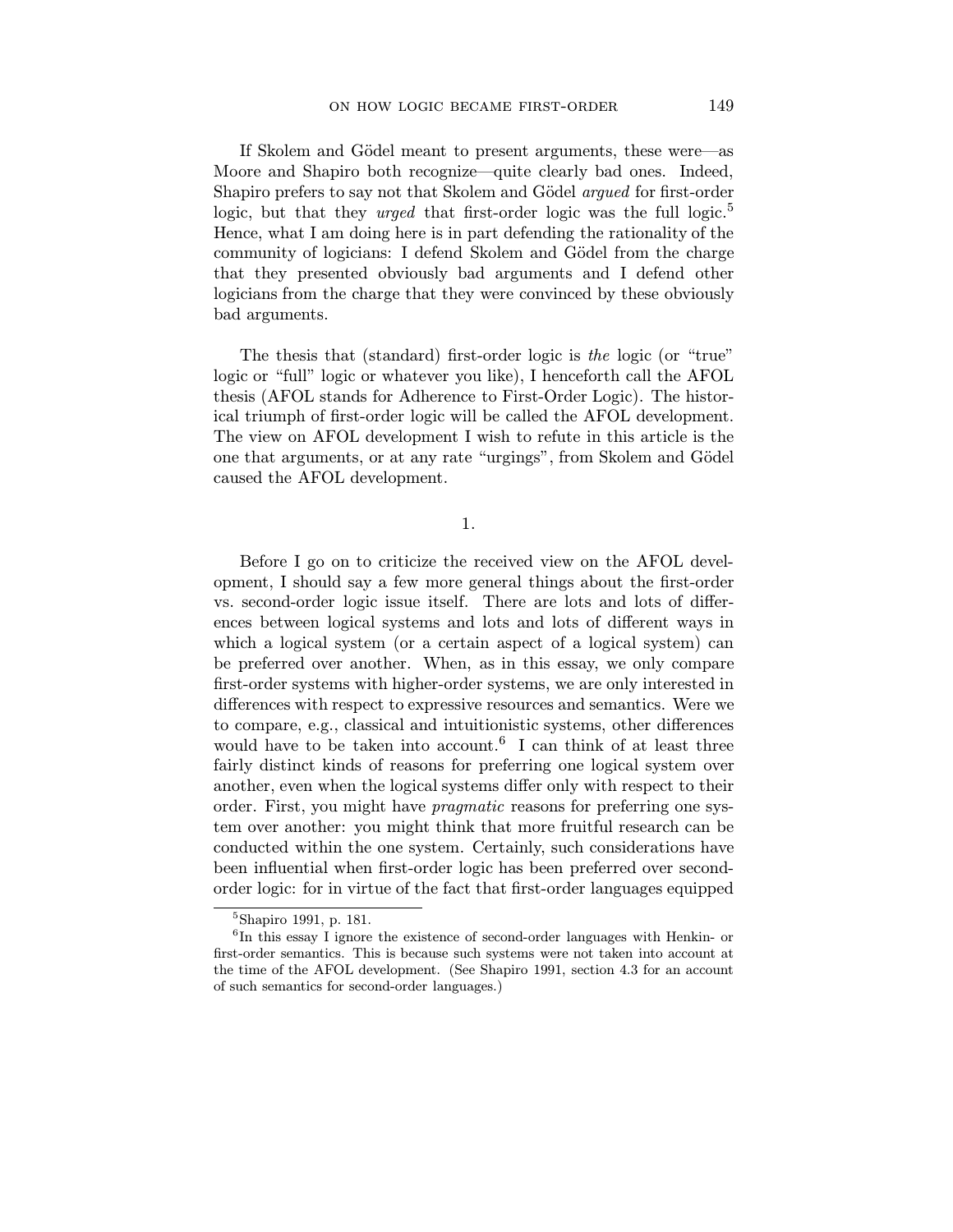with the standard semantics, as opposed to second-order languages equipped with the standard semantics, are compact, complete and have the Löwenheim-Skolem property, they have a much nicer model theory. Another kind of consideration, which favours second-order systems over first-order systems, concerns *relative faithfulness* to *mathematics* and mathematical practice. A logical system which more closely captures ways of reasoning employed within mathematics and which has enough resources to capture concepts presupposed to be well understood within classical mathematics is by such considerations preferred over a logic which does not have these features, for it is then, it is thought, more useful for the study of (the foundations of) mathematics.<sup>7</sup> As concepts such as finitude, well-ordering, well-foundedness and so on—which are presupposed as well understood in mathematics—can be characterized within second-order logic but not within first-order logic, second-order logic is favoured by considerations of this kind. $8 \text{ A third broad cate-}$ gory of reasons for preferring one logical system over the other is what I shall call straightforwardly philosophical or conceptual reasons. Such considerations may for example proceed from considerations of what logic, or logicality, really is. Given a characterization of logicality, the system which embodies all and only logical principles, in which all and only logical concepts can be characterized, and given which all and only logical truths are determined as true gets to be called the (full) logic.

It seems that someone who prefers, say, second-order logic for reasons having to do with relative faithfulness to mathematical practice and someone who prefers, say, first-order logic for conceptual reasons do not really have a genuine disagreement, but at best a verbal disagreement over the use of the word "logic": for there is no reason to

<sup>7</sup>See Corcoran 1973, especially pp. 34ff. and Shapiro 1991, chapter V.

<sup>8</sup>Let us, by way of illustration, show that finitude is not characterizable in firstorder logic. If finitude is characterizable in first-order logic, there is a set of firstorder sentences whose models are precisely those with finite domains. We show that from the assumption that a set of sentences  $\Gamma$  has finite models of arbitrary finite cardinality it follows that it also has an infinite model and hence that finitude is not characterizable within first-order logic. Let  $\phi_n$  be a sentence of pure first-order logic expressing that there are at least n objects. We show that  $\Delta = \Gamma \cup \{\phi_n : n \in N\}$  has a model. Since first-order logic is compact it suffices to show that every finite subset of  $\Delta$  has a model. Let  $\Theta$  be a finite subset of  $\Delta$ . From our definitions it immediately follows that there is an m such that  $\Theta$  is a subset of  $\Gamma \cup \{\phi_n : n \leq m\}$ . Since  $\Gamma$  by assumption has models of arbitrary finite cardinality, Θ then has a model. Hence all finite subsets of  $\Delta$  have models.  $\Delta$  accordingly has a model, and this model is an infinite model of Γ.

On the other hand, finitude is characterizable in standard second-order logic by the single sentence  $\text{FIN}(X) = \neg \exists f[\forall x \forall y (fx = fy \rightarrow x = y) \land \forall x (Xx \rightarrow Xfx) \land$  $\exists y (Xy \land \forall x (Xx \to fx \neq x))$ .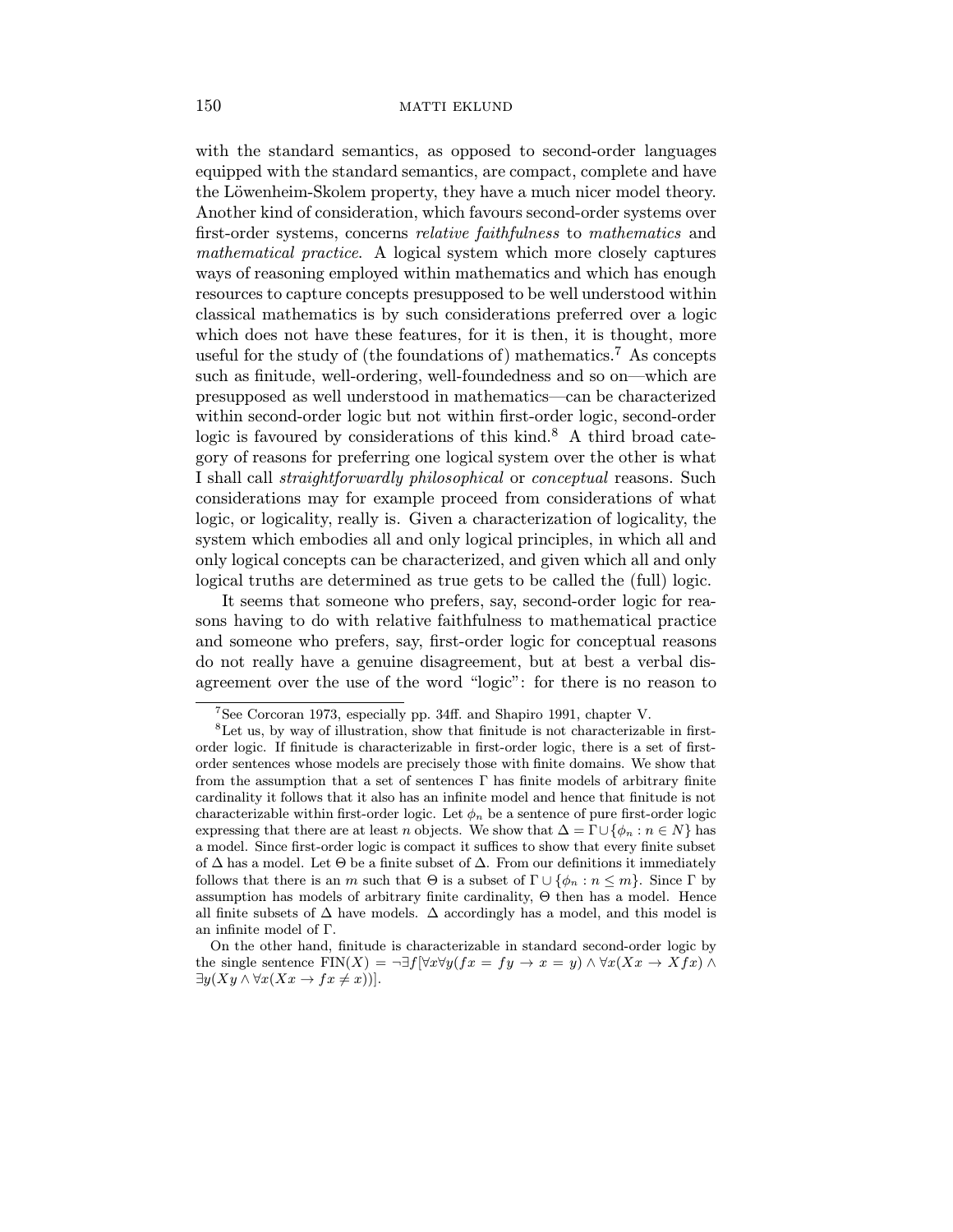think that the system which most closely mirrors mathematical practice also happens to be the system which, for conceptual reasons, is to be called (full) logic. I am inclined to think that appearances are not deceiving. However, if the disagreement is not merely verbal, but there is a real disagreement here, it would seem to have to be about whether there is any real feature of logicality: the proponent of second-order logic might deny that and thus rob the proponent of first-order logic of the ground for his preferences; the proponent of first-order logic might try to establish the existence of a real feature of logicality and thus show that even though, for some purposes, second-order systems are preferable to first-order systems, they are not properly called logical.

There is also reason to distinguish between preference for a logic in, or as the underlying logic of, the metalanguage and in, or as the underlying logic of, the object language. There might be reasons for studying formalizations of theories in which rather weak logics are used while keeping the metalanguage rich in expressive resources and capable of characterizing notions like, say, cardinality and finitude. Ignacio Jané (1993) argues that set theory for the following reason should not be formalized in a higher-order language: when studying set theory we are interested in properties of the notion of subset of, but this notion is presupposed as well understood in the semantics of second-order logic, for example in that the second-order variables range over the powerset of the domain. Set theory should accordingly rather be formalized in first-order logic, where the notion of subset of is not supposed to be well-understood. This is a presumed reason for doing set theory, and, since virtually all of mathematics can be reduced to set theory, mathematics generally, within a first-order framework. But it seems that one can buy into Jané's argument while holding that the metalanguage should be strong enough to characterize central notions like cardinality and categoricity.

The reason why considerations such as this are relevant to the present issue is that the (supposed) evidence that Skolem adhered to first-order logic is that Skolem held that set theory and arithmetic should be given first-order axiomatizations, whereas at least for Shapiro the evidence that Gödel adhered to first-order logic is the (alleged) fact that Gödel insisted on a first-order metalanguage. Also, it is certainly not clear that Skolem (1922) held that the underlying logic of the metalanguage should be first-order. As Paul Benacerraf has argued,<sup>9</sup> Skolem argued that because of the Löwenheim-Skolem theorem, set-theoretic notions cannot be captured within any formal

<sup>9</sup>See Benacerraf 1985, p. 93.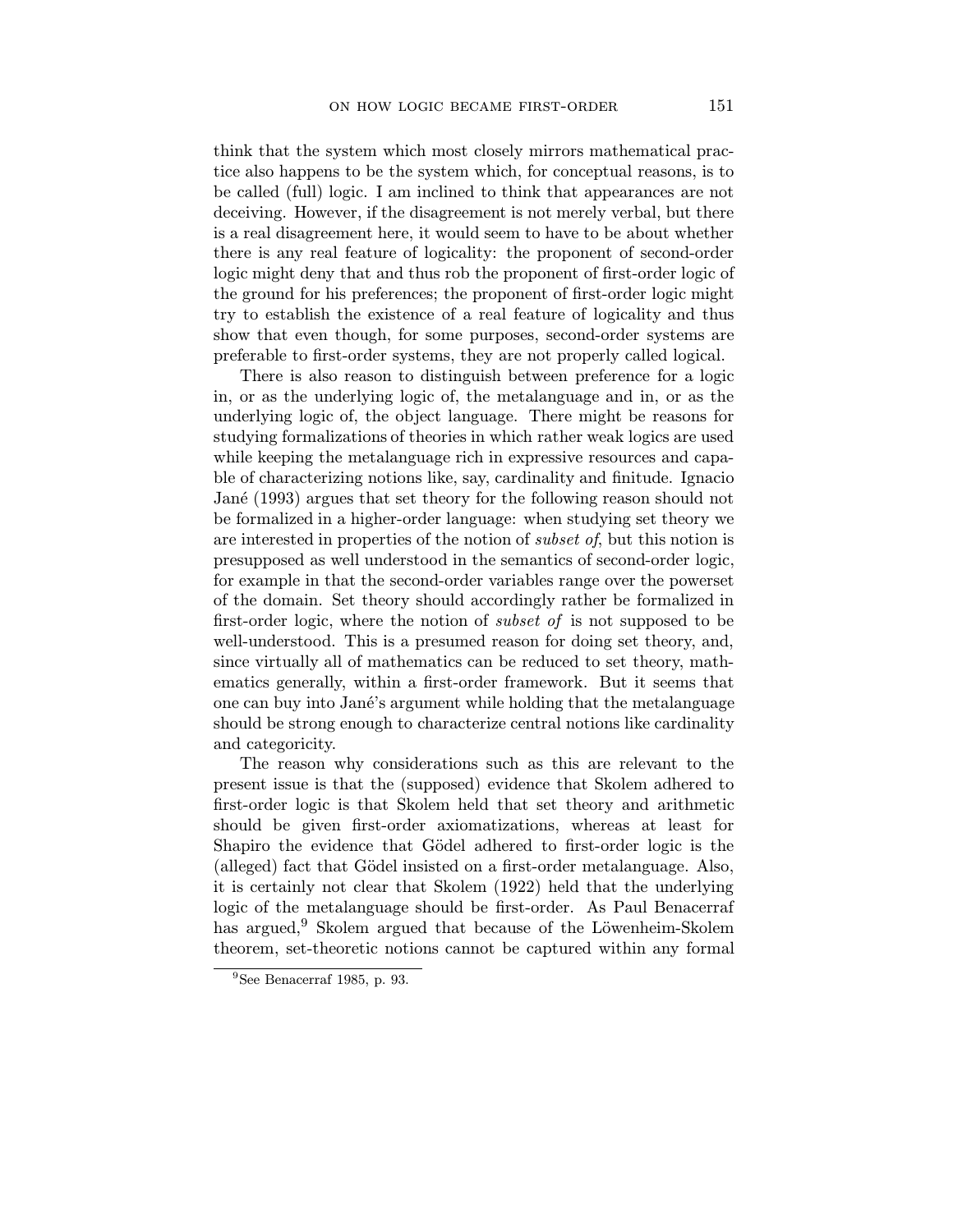system; but they are perfectly well understood within informal language. And since Skolem's metalanguage is informal it seems that in so far as one can speak of its underlying logic, its underlying logic must not have the Löwenheim-Skolem property. Needless to say, Skolem neither had the concept of a metalanguage nor that of the underlying logic of a language. Often the metalanguage is left informal also today, and I would think that it is an open question with what right one may speak of the underlying logic of an informal language.

I should note that quite probably, philosophers and mathematical logicians typically have different reasons for preferring one logical system over another. However, both philosophers and mathematical logicians have tended to adhere to first-order logic. That mathematical logicians have tended to adhere to first-order logic is for example seen from the fact that ZF and PA are almost always formalized as firstorder theories. Another story needs to be told in order to establish that philosophers have adhered to first-order logic. There is no space here to tell this story but ingredients would be: Quine's influence, the fact that philosophers within the logical positivist tradition almost exclusively formalized scientific theories as first-order theories, the fact that Skolem's paradox (which we will talk about later) has been considered a genuine problem, and (as we also will touch upon later) the fact that acceptance of second-order logic as logic has been widely believed to entail a classification of certain clearly nonlogical truths as logical.

I believe, however, that we all like to think that within the metalanguage, notions like finitude and categoricity are not in the least relative. It seems then that we are committed to one of the theses (i) the underlying logic of the metalanguage is stronger than first-order logic; (ii) it is not legitimate to speak of the (or a) logic of the (informal) metalanguage; and (iii) there is something wrong with the Skolemite reasoning which leads us to think that because the underlying logic of the metalanguage is not stronger than first-order logic, we cannot with confidence speak of absolute concepts of, say, finitude and categoricity.

2.

The time has now come to discuss the idea that there was a Skolem-Gödel proposal.

Let us start by discussing what impact Skolem might have had on the AFOL development. Moore and Shapiro both appear to hold that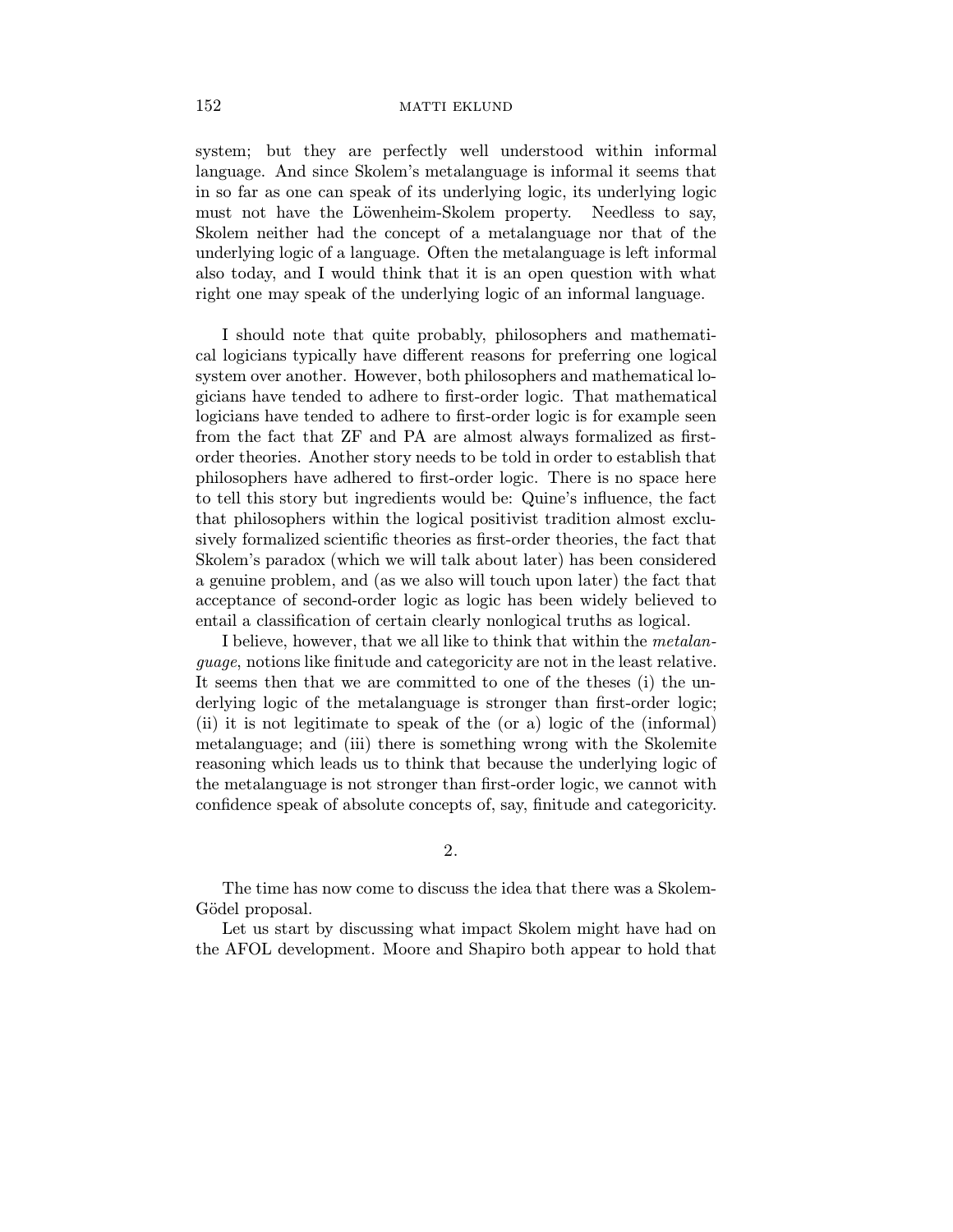Skolem 1922 is the article by Skolem which has been of most importance for it.<sup>10</sup> Let us hence take a look at that article.

There are three things Skolem does there which need concern us. (i) Skolem presents the first ever first-order axiomatization of Zermelo set theory (which later has developed into Zermelo-Fraenkel set the- $\langle \text{or} y \rangle$ ; (ii) Skolem proves a version of the Löwenheim-Skolem theorem downwards (in fact, Skolem for the first time proves the Löwenheim-Skolem theorem downwards for standard first-order logic); (iii) Skolem presents, for the first time, what later has become known as the Skolem paradox.

The Skolem paradox runs as follows. There is a theorem of ZF and of all other standard set theories—which says that there is at least one nondenumerable set; more specifically, the set of real numbers, commonly called  $R$ , is such a set. At the same time, the Löwenheim-Skolem theorem downwards entails that ZF has a denumerable model. Hence, in a denumerable model it is true that there is a nondenumerable set. Paradox.

This paradox arises if we formalize set theory (and hold that set theory only can or should be formalized) in standard first-order logic: in standard second-order logic (where the second-order variables range over the whole power set of the domain) none of the Löwenheim-Skolem theorems holds. For us to obtain the paradox it is essential that we restrict ourselves to first-order logic or a logic with sufficiently similar features (i.e. a logic with the Löwenheim-Skolem downwards property).

Formally solving, or dissolving, the Skolem paradox is quite simple. What the theorem of  $ZF$  referred to above literally says is that there is no one-one relation from  $R$  into  $N$ , the set of natural numbers. Intuitively, we take the existential quantifier of the theorem<sup>11</sup> as ranging over all relations over  $N \times R$ , but within a given model the quantifier ranges only over relations in that model. We must distinguish between the N and the R of a given model and the "real"  $N$  and  $R$ . This is a useful way of putting it: from outside a particular denumerable model for ZF the set of real numbers of that model is denumerable, but from within that model it is nondenumerable since the conditions of the theorem we have referred to are satisfied: in the model there is no one-one relation from R into N.

 $10$ Shapiro 1991, pp. 181–185; Moore 1988, pp. 95 and 123. In the discussion of Skolem's role in Moore 1980 (pp. 113f. and 120ff.), Skolem 1922 is the paper which is discussed the most.

 $11$ The theorem may be formulated, schematically,

 $\neg \exists F(F \text{ is a one-one relation that holds between } N' \subset N \text{ and } R).$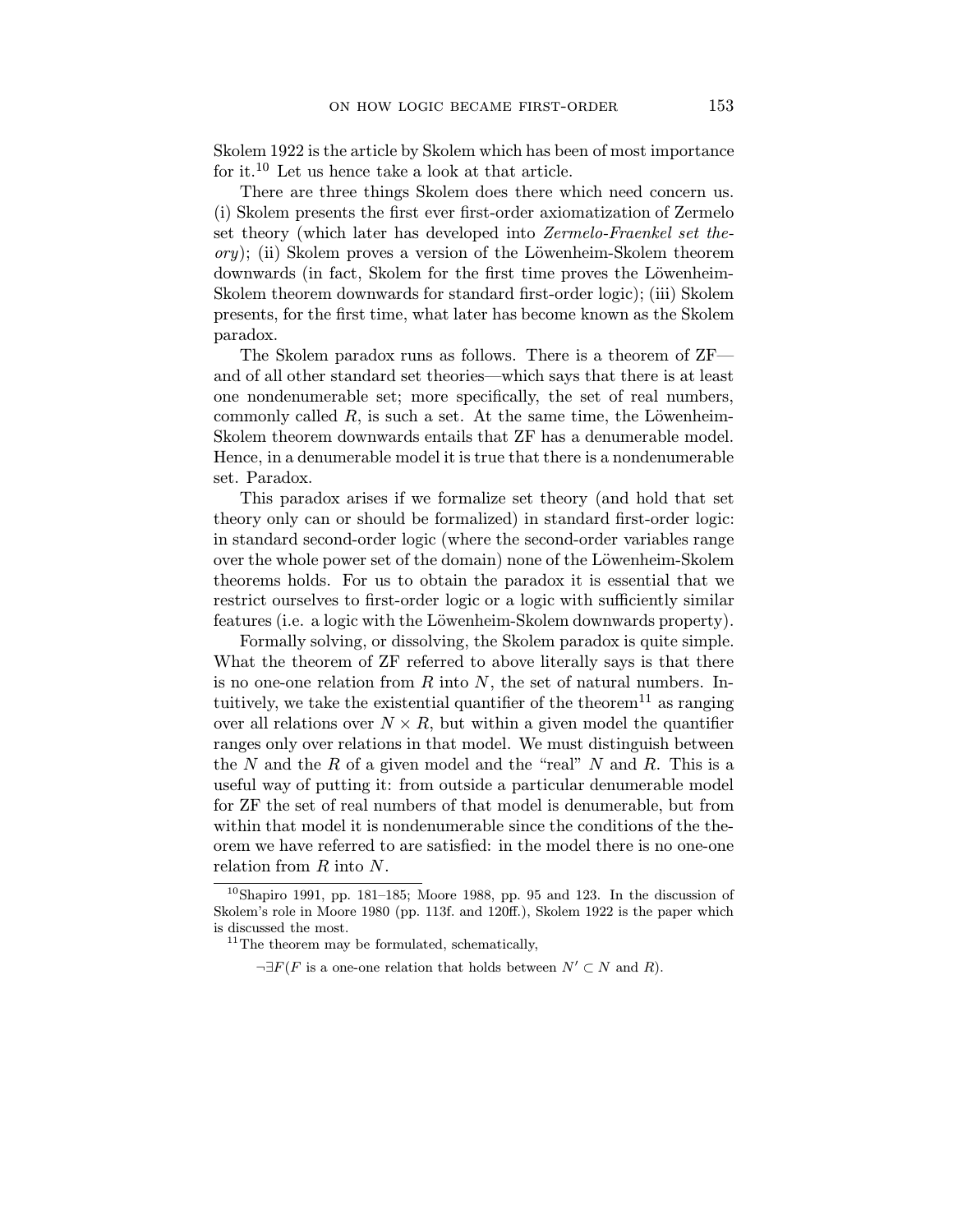This "formal solution" to the paradox is the one presented by Skolem himself; but although Skolem knows the paradox to have this straightforward solution he thinks it has far-reaching philosophical implications. The conclusion Skolem (1922) draws from the paradox is that the notions of set theory are not capturable within any logical system. For example, nondenumerability is a set-theoretic notion, and Skolem thinks that since it is true in denumerable models of axiomatized set theory (for Skolem, set theory axiomatized in a first-order language) that there is a nondenumerable set, the notion of denumerability cannot be captured in axiomatized set theory. In later articles, Skolem draws even more radical conclusions from the Skolem paradox: he claims that the set-theoretic notions are essentially relative; that they have no absolute content for any formal system to capture. Now, since Skolem drew this conclusion he must either have been confused on the relationship between first- and second-order logic or have subscribed to the AFOL thesis. Second-order logic is otherwise a logic in which the set-theoretic notions, for all that has been shown, are capturable.<sup>12</sup>

As we have seen, Moore and Shapiro both hold that arguments or "urgings"—from Skolem were of importance for the AFOL development. Furthermore, they hold that Skolem 1922 in particular was important. We have just seen that a case can be made that Skolem subscribed to the AFOL thesis at the time of writing the article. Still, I wish to hold that Moore and Shapiro are wrong. I have five reasons for this. First, neither Moore nor Shapiro even tries to show that Skolem 1922 had a notable impact on the subsequent development. And those who have investigated the matter have concluded that the article in fact was not very widely read. Thus, van Heijenoort writes,

Skolem 1922 seems to have had few readers. It called forth, so far as I know, only two responses, a review by Fraenkel (1927) and a mention by von Neumann (1925, p. 232)<sup>13</sup>

Second, Skolem (1922) does not stress that he formalizes set theory in a first-order language. It is indeed clear that the only sentences that

 $12$ Löwenheim (1915) had shown that the Löwenheim-Skolem theorem downwards does not hold for second-order logic.

<sup>13</sup>Van Heijenoort 1981, p. 112. See also Goldfarb 1979, p. 357 and van Heijenoort 1967, p. 291. Paul Benacerraf (1985, p. 113) claims that as late as 1929, Zermelo had not read Skolem 1922. This might be some indication of just how unnoticed Skolem 1922 went. I should also point out that the evidence that Skolem's paper went unnoticed *ipso facto* is evidence that Skolem's ideas were not very well known: for the evidence that Skolem 1922 was not very widely read is precisely that other authors seemed ignorant of, and hardly ever commented on, Skolem's ideas.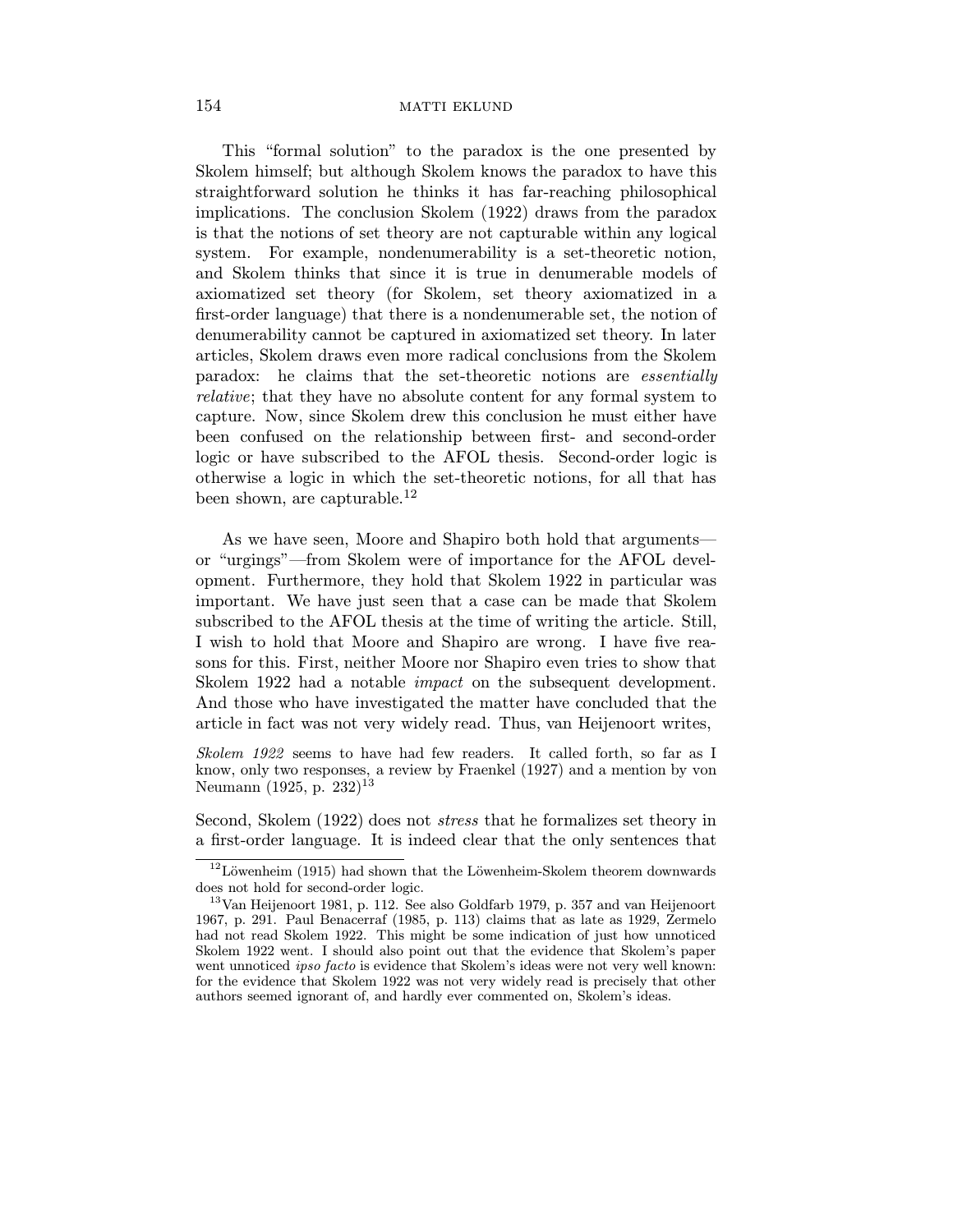can be formulated in the formal language Skolem defines in the article are first-order sentences; but there is no emphasis on this fact. Neither does Skolem point out that a global restriction to first-order logic (or, rather, logics with the Löwenheim-Skolem property) is necessary for the potentially philosophically significant consequences of the Skolem paradox to follow. Third, Skolem seems unaware of the novelty of regarding first-order as the logic. After having presented what he takes to be the philosophically important consequences of the Skolem paradox, Skolem goes on to say:

So far as I know, no one has called attention to this paradoxical state of affairs. .. . Even the notions of 'finite', 'infinite', 'simply infinite sequence' and so forth turn out to be merely relative within axiomatic set theory. (Skolem 1922, p. 295)

Had Skolem been aware of the novelty of formalizing set theory in a first-order language, or, generally, of the difference between firstand second-order logic, he would not have expressed himself like that. Skolem's way of axiomatizing set theory was *new*. There was no paradoxical state of affairs to call attention to before Skolem formalized set theory in a first-order language. It really does seem as if Skolem was confused on the relation between first- and second-order logic. Maybe it seems strange that a logician could be confused concerning what holds within a logic of one order and what holds within a logic of another order; but Gregory Moore (1988) actually argues forcefully that both Fraenkel and von Neumann in the 1920s were confused on the very same issue.<sup>14</sup> So maybe it should not strike us as that odd that the same went for Skolem. We should note that Skolem does not really make explicit in his 1922 paper that his system is first-order. What he does when characterizing the language of his system is that he says propositions are built from simple propositions of the form  $a = b$  and  $a \in b$  by means of the five operations conjunction, disjunction, negation, universal quantification and existential quantification. It is clear that the system is first-order in virtue of (i) Skolem's reasoning in his proof of the Löwenheim-Skolem theorem; (ii) Skolem's use of the term "Zählaussage" to denote the propositions formed in his system: when introducing the term "Zählaussage", Skolem explicitly refers to Löwenheim's term "Zählausdruck", which unambiguously meant firstorder expression; (iii) the fact that in a proposition of the form  $a \in b$ in Skolem's system, b is of the same logical type as a. But then Skolem also says that propositions are formed by means of the five operations mentioned "in the sense of Schröder (1895)", and this indicates that

 $14$ Moore 1988, pp. 124f.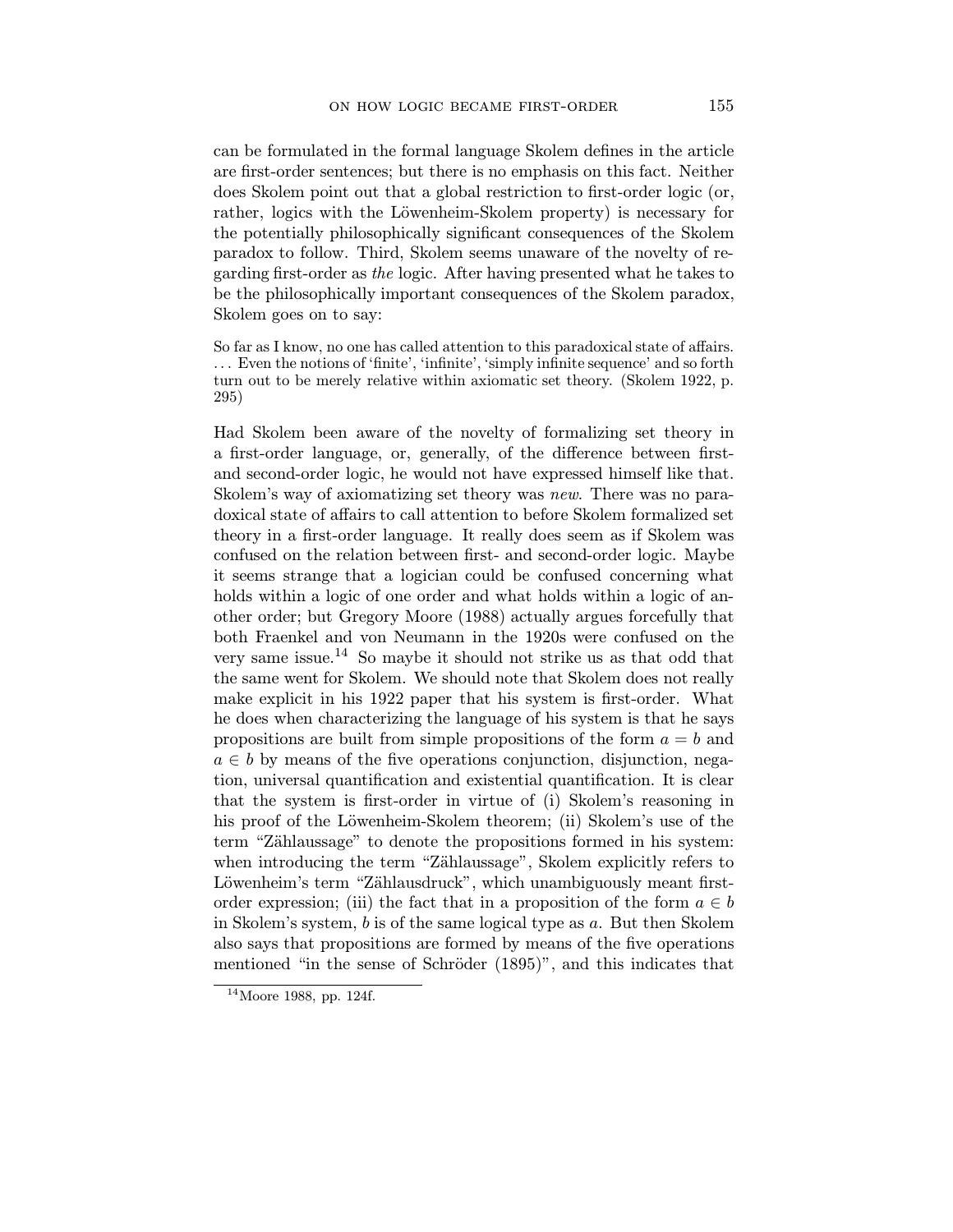Skolem's system is precisely that of Schröder: but Schröder's system is higher-order.<sup>15</sup> Fourth, in Skolem 1922 there is not even a hint of an argument (not even an "urging") as to why first-order logic should be regarded as the logic. Fifth, why would logicians after having studied Skolem 1922 go over to working within the framework of first-order logic when in that article attention was put to a potential major drawback of doing so: the Skolem paradox? If they had completely grasped the difference between first- and second-order logic, they should have seen from Skolem's article that important set-theoretic notions cannot be captured within first-order logic.

The result proved in the article—the Löwenheim-Skolem theorem downwards for (standard) first-order logic—of course provides an incentive to work within a first-order framework: it is for example in virtue of the fact that first-order logic has the Löwenheim-Skolem property that it has a "nice" model theory. But the fact that Skolem 1922 provided this kind of incentive does nothing to support Moore's and Shapiro's case: for Skolem's alleged arguments for first-order logic had nothing to do with the nice model theory for first-order logic.

I conclude that we have good reason to believe that Skolem 1922 did not have the kind of influence on the AFOL development that Moore and Shapiro take it to have had.

The closest you ever get, in Skolem's writings, to an argument for adherence to first-order logic is in Skolem 1928. There, Skolem re-

 $15$ Skolem 1922, p. 293. The whole passage reads as follows: "By a firstorder proposition  $[Z\ddot{a}hlaussaqe]$  (Löwenheim says "first-order expression" ["Zählausdruck"]) is meant a finite expression constructed from class and relative coefficients in the sense of Schröder  $(1895)$  by means of the five logical operations mentioned above." Thus, Skolem talks about the systems of Löwenheim, whose system is first-order, and of Schröder, whose system is higher-order, as though they were identical. This could be some indication that there was confusion on Skolem's part. Löwenheim, as opposed to Skolem, was clearly not confused on this issue. When Löwenheim defines first-order expressions ("Zählausdrücke") he does it as follows: "A relative expression in which every  $\Sigma$  and  $\Pi$  ranges over the subscripts, that is, over the individuals of  $1<sup>1</sup>$  (in other words, none ranges over the relatives), will be called a *first-order expression*" (1915, p. 233). Löwenheim also states that the Löwenheim-Skolem theorem does not hold for Schröder's system. Oddly, Skolem is in Skolem 1920 as careful as Löwenheim to make clear that the only quantification allowed is first-order. There he says "A first-order proposition [Zählaussage] is a proposition constructed from relative coefficients in the sense of Schröder by means of the five operations mentioned above, with productations [universal quantifiers] and summations [existential quantifiers] ranging over individuals only" (p. 254). It would be strange if Skolem in his 1922 paper was confused on the relation between first-order and second-order logic when in Skolem 1920 he seems to have appreciated this distinction.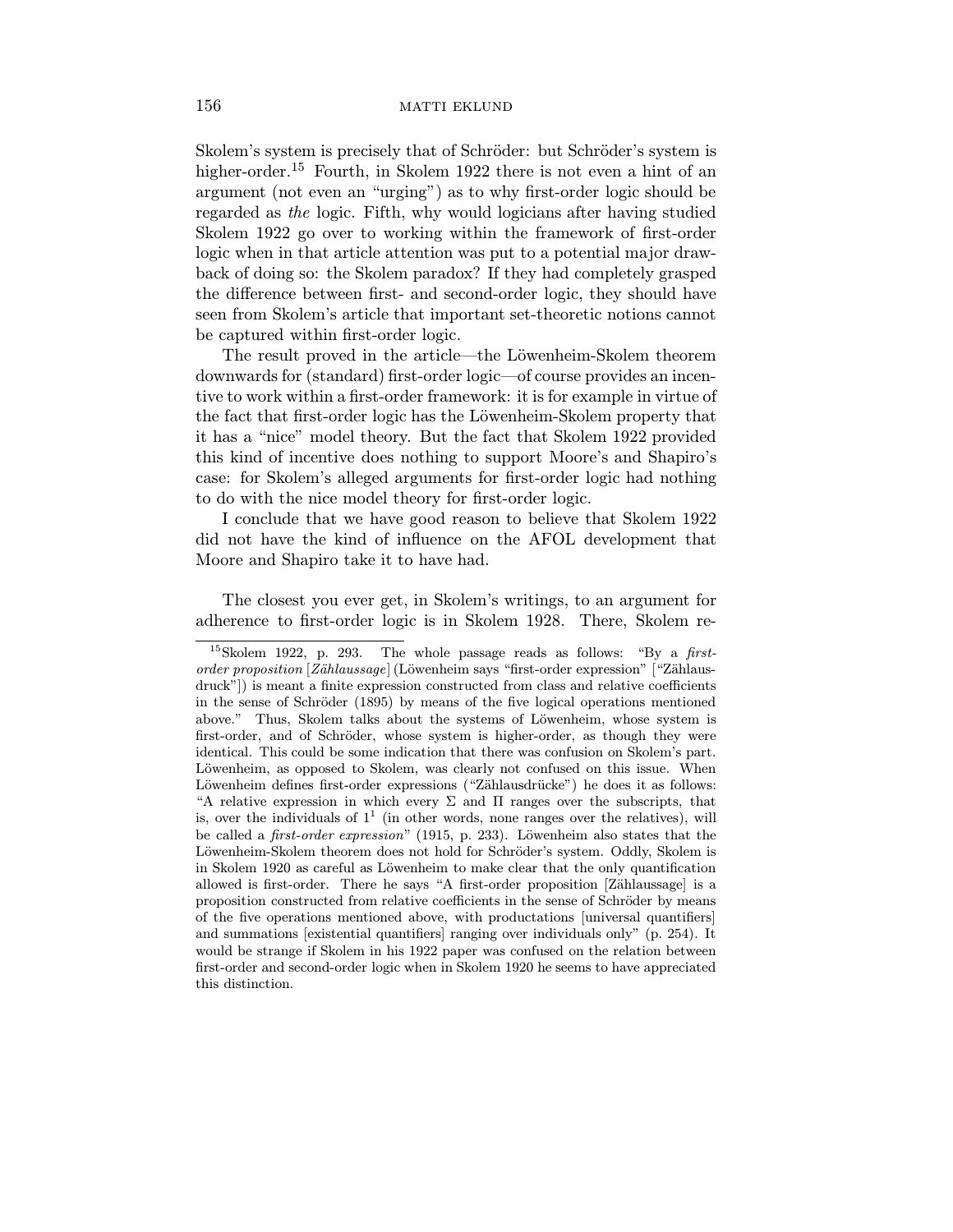gards first-order quantification as unproblematic, whereas he regards second-order quantification, or, as Skolem puts it, quantification over propositional functions, as at least potentially problematic. Skolem thinks that it is not clear just what the totality of propositional functions is, and that for quantification over propositional functions to be admissible it has to be made clear what this totality is. So he asks how the class of all propositional functions can be defined.<sup>16</sup> He finds two "scientifically tenable" answers.<sup>17</sup> One is that one could develop a theory of propositional functions analogous to the theory of sets that was already developed. (Skolem adds that the concept of a propositional function pretty well corresponds to the concept of a set.<sup>18</sup>) Such a theory would naturally have to be in a first-order language, whence this suggestion in reality has the immediate consequence that second-order logic is abolished.

The other "scientifically tenable" answer is that we should first form all first-order propositional functions. These form a well-defined totality. Then we may introduce second-order quantification as quantification over first-order propositional functions and so on. It is not entirely clear just what this suggestion comes to; but I cannot see but that under neither plausible interpretation of Skolem's suggestion is Skolem relativity avoided, and under neither interpretation does Skolem's suggestion amount to a justification for full second-order logic. One possible interpretation is that Skolem means that we should first form the first-order propositional functions as *syntactical* entities and then introduce *substitutional* second-order quantification with the second-order variables ranging over these countably many first-order propositional functions. Another possibility is that Skolem thinks that we should first give a domain for the first-order variables, independently of any assignment of values to second-order variables, and then let the secondorder variables range over the powerset of the domain for the first-order variables.<sup>19</sup>

Either way, only a very mutilated second-order logic is introduced. If we only allow substitutional second-order quantification, the secondorder variables range over at most denumerably many entities, given the usual restriction to a countable language. Neither the full strength of the axiom of induction of PA nor the full strength of the replacement

 $16$ Skolem 1928, p. 516.

 $17$  Ibid.

<sup>&</sup>lt;sup>18</sup>Skolem belonged to Schröder's algebraic school, whose formal calculus could be interpreted, and was interpreted, both as a calculus of classes and as a calculus of propositions.

 $19$ Skolem 1928, p. 516f.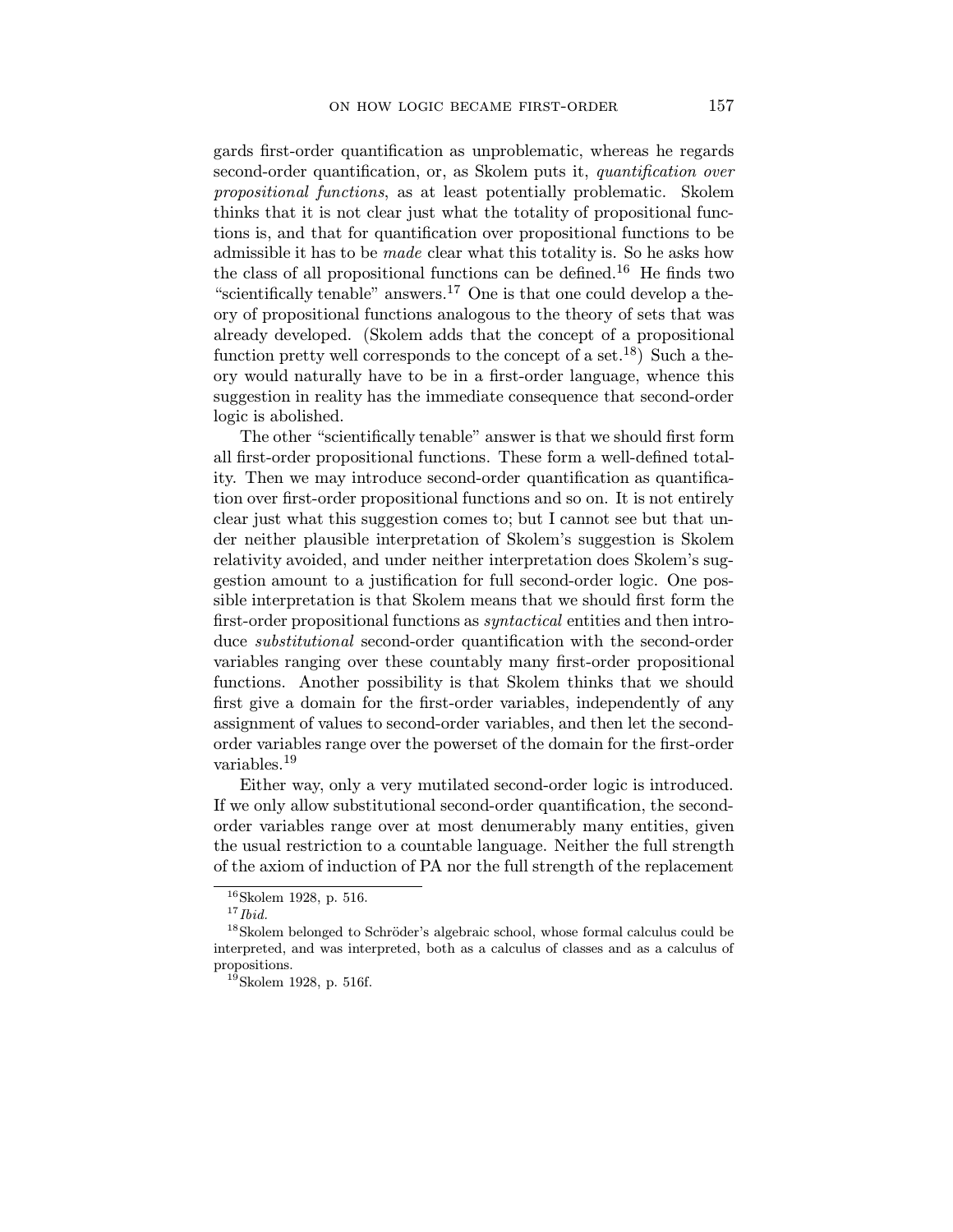#### 158 matrix and matrix extends to matrix extends to matrix extends to matrix  $\sim$  matrix extends to matrix  $\sim$  matrix  $\sim$  matrix  $\sim$  matrix  $\sim$  matrix  $\sim$  matrix  $\sim$  matrix  $\sim$  matrix  $\sim$  matrix  $\sim$  matrix  $\sim$  mat

axiom of ZF can be captured. And if we first separately assign values to the first-order variables, we have Skolem relativity at hand. For in the class of models for a consistent set of first-order sentences (in a countable language), there are, according to the Löwenheim-Skolem theorem downwards, denumerable models. And the cardinality of the domain does not change when we assign values to the second-order variables.

It should be clear that this argument of Skolem's rests upon the presupposition that there is something problematic about second-order quantification. Hence there is no reason to believe that Skolem 1928 had decisive impact on the AFOL development: either Skolem's suspicion toward second-order quantification was not widely shared, in which case his argument should not be very convincing, or there was widespread suspicion toward second-order logic already when Skolem published his 1928 paper, in which case we should look toward the sources of this suspicion.

Let us now examine Moore's and Shapiro's contention that arguments (or, as Shapiro prefers to call them, urgings) from Gödel were important for the AFOL development. The only text they refer to when arguing Gödel's importance for that development is the Gödel-Zermelo correspondence of  $1931<sup>20</sup>$  Shapiro alleges that Gödel there "insisted on a finitary and first-order metalanguage".<sup>21</sup> Moore says that "The question of which logic was appropriate for set theory first-order logic, second-order logic, or an infinitary logic—culminated in a vigorous exchange between Zermelo and Gödel around  $1930"$ .<sup>22</sup> However, neither Moore nor Shapiro provides us with any quotation from the Gödel-Zermelo correspondence showing it to be the case that Gödel there did insist on a first-order metalanguage.

We may also wonder how what Gödel wrote in private correspondence can be enough for Shapiro to talk about a "Skolem-Gödel proposal", eventually accepted by the majority of logicians: it would certainly have to be shown that any arguments for a first-order logic Gödel presented in his correspondence with Zermelo were known by (prominent persons in) the community of logicians for Shapiro's claim that the community of logicians eventually accepted a proposal from Gödel to be made good.

 $^{20}\rm{The}$  Gödel-Zermelo correspondence is published in Grattan-Guinness 1979 and Dawson 1985.

<sup>21</sup>Shapiro 1991, p. 191.

 $22$ Moore 1980, p. 95. As I said above, Moore no longer emphasizes Gödel's role in Moore 1988.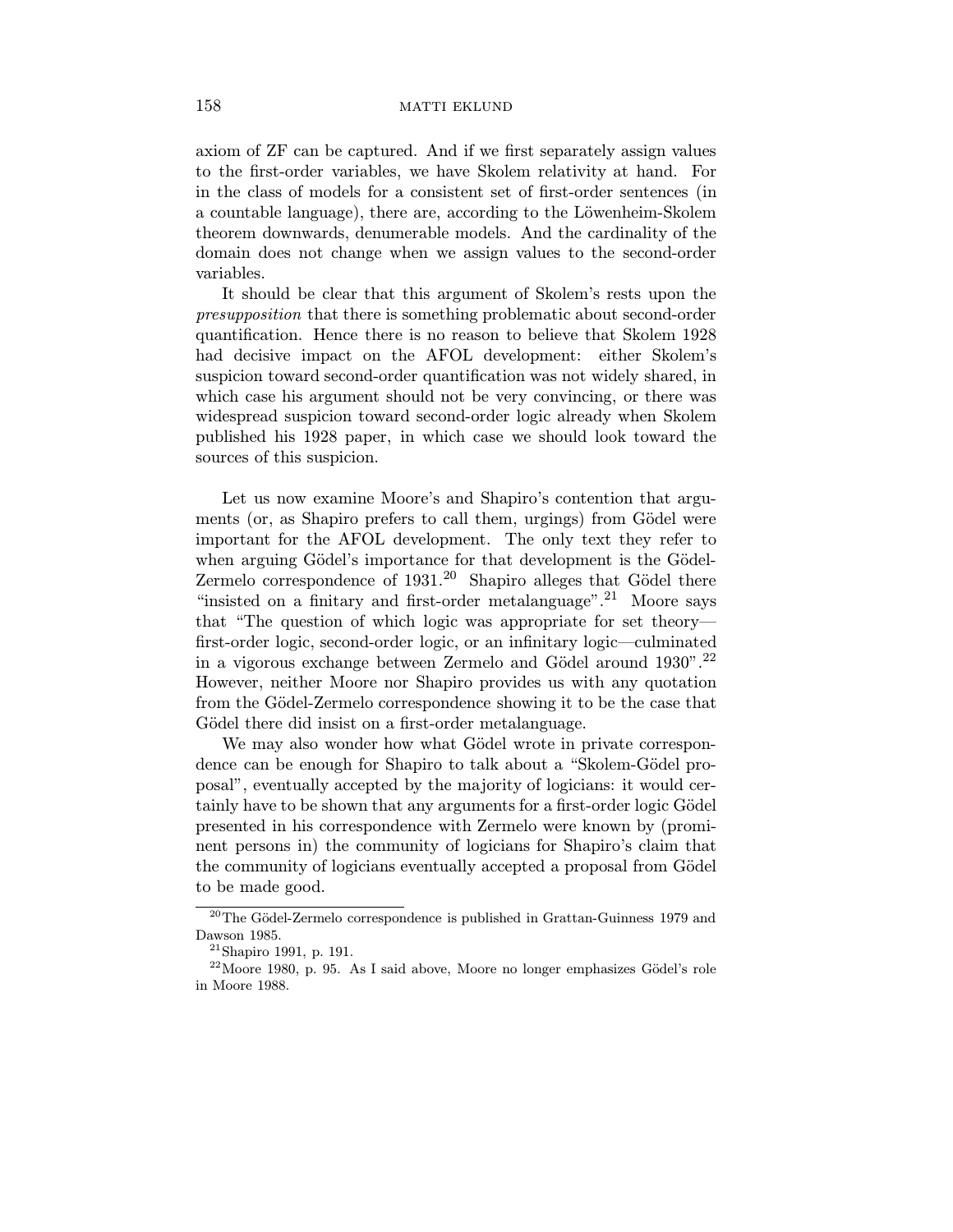Furthermore, if we study Gödel's letter to Zermelo, we find that Gödel there, though he does insist on an—in certain respects—finitary metalanguage (Gödel did insist, as against Zermelo, that proofs are, by their very nature,  $\text{finite}^{23}$  does not explicitly insist on a first-order language.

In Moore 1980, we find the claim that Gödel in the famous article "Über formal unentscheidbare Sätze der Principia mathematica und verwandter Systeme I" (1931), in which Gödel presented his incompleteness theorem, Gödel worked within a system of first-order logic:

Shortly afterward [after 1930, when Gödel published his completeness theorem for first-order logic Gödel published an abstract of his incompleteness theorem, which made a positive solution to the Entscheidungsproblem highly unlikely. The theorem stated that Peano arithmetic contains undecidable propositions if formulated in the (first-order) logic of Principia mathematica. (Moore 1980, p. 125)<sup>24</sup>

Presumably, if Gödel (1931) worked within the framework of first-order logic, this would lend some support, if not much, to the claim that Gödel only thought first-order languages appropriate. I guess this is the reason why Moore (1980) claims that Gödel did restrict himself to such a language.

Moore's claim is, of course, false. In his 1931 article, Gödel worked within a version of type theory:

The primitive signs for the system  $P$  [the formal system Gödel proved incomplete (1931)] are the following: (I) Constants .. . (II) Variables of type 1 (for individuals, that is, for natural numbers including 0): " $x_1$ ", " $y_1$ ", " $z_1$ ", ... Variables of type 2 (for classes of individuals): " $x_2$ ", " $y_2$ ", " $z_2$ ", ... Variables of type 3 (for classes of classes of individuals): " $x_3$ ", " $y_3$ ", " $z_3$ ", ... And so on, for every natural number as a type. (Gödel 1931, pp. 151, 153)

The axiom of induction is in its full second-order form:

The following formulas are called  $axioms$  ...: I. ...  $(3)$  $x_2(0).x_1 \prod (x_2(x_1) \supset x_2(fx_1)) \supset x_1 \prod (x_2(x_1))$  [or, in more modern notation,  $(x_2(0) \wedge \overline{\forall x_1(x_2(x_1)} \rightarrow x_2(sx_1))) \rightarrow \overline{\forall x_1(x_2(x_1))}$ ; M.E.]. (Gödel 1931, p. 155)

Gödel also makes use of the axioms of extensionality and of comprehension:

... (IV) Every formula that results from 1.  $(Eu)(v \prod (u(v) \equiv a))$  [in more modern notation,  $\exists u \forall v(u(v) \leftrightarrow a)$ ; M.E.] when for v we substitute any variable of type n, for u one of type  $n + 1$ , and for a any formula that does not

 $23$ This insistence amounts neither to an insistence that logic (somehow) is finitary nor that the metalanguage should be finitary, as Shapiro intimates; it is merely a reflection on the nature of proof.

<sup>&</sup>lt;sup>24</sup>This claim is, I should add, no longer made in Moore 1988.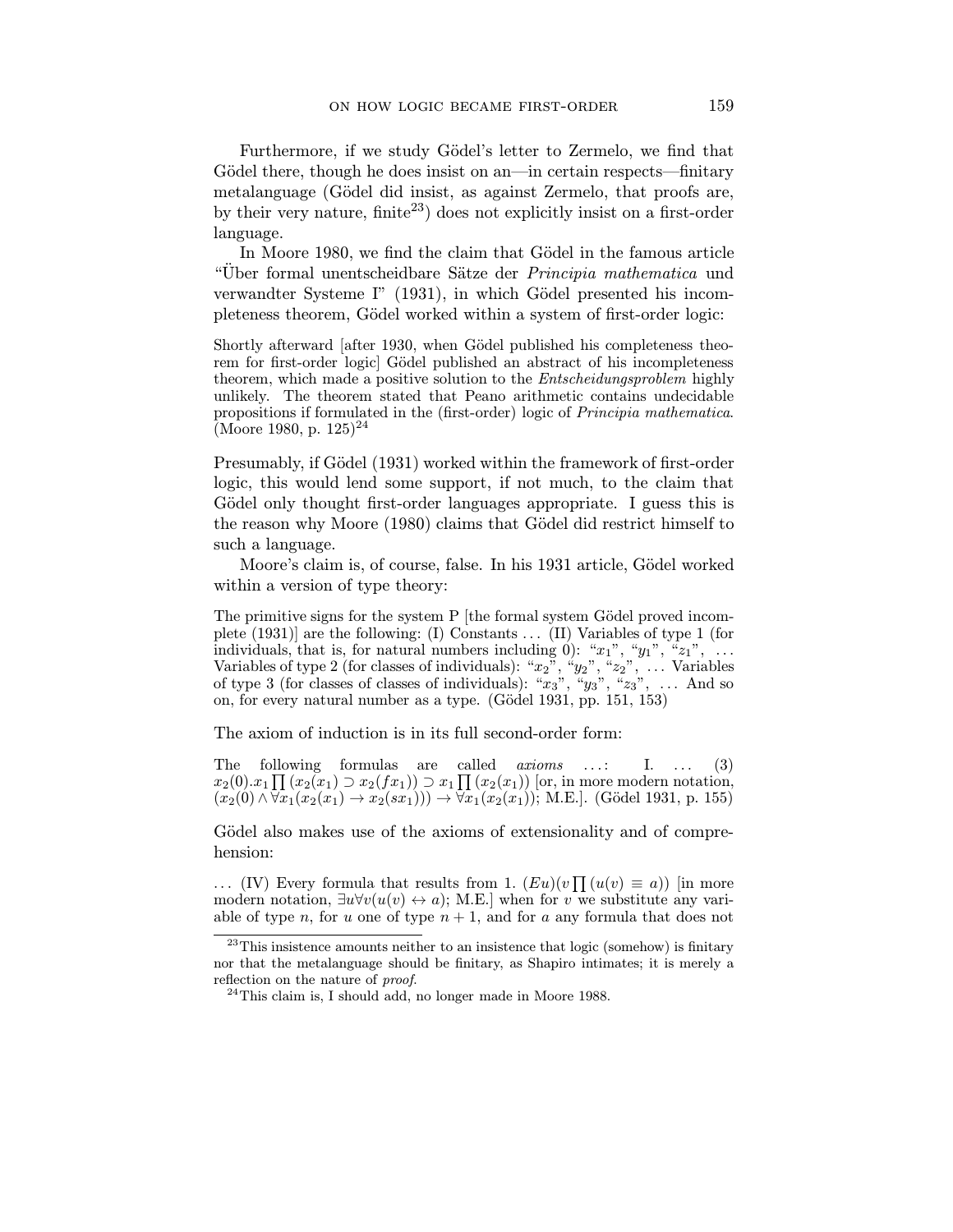contain u free ... (V) Every formula that results from 1.  $x_1 \prod (x_2(x_1)) \equiv$  $y_2(x_1)$   $\supset x_2 = y_2$   $\forall x_1(x_2(x_1) \leftrightarrow y_2(x_1)) \rightarrow x_2 = y_2$  by type elevation.  $(Ibid.)$ 

This is not first-order logic; this is (a version of) type theory.<sup>25</sup> It is somewhat misleading to speak of today's Peano arithmetic as the system which Gödel proved incomplete, since our first-order Peano arithmetic in several respects differs from that system.

There is, indeed, a well-known interpretation of type theory in many-sorted first-order logic, by virtue of the existence of which the system of *Principia mathematica* may be regarded as first-order, albeit many-sorted. But there is no hint in Gödel 1931 that Gödel viewed type theory that way. Also, *today* we would regard classes as being in the range of the first-order variables, but that was emphatically not how Russell and most of those who used the system of *Principia math*ematica—for example Gödel—viewed the matter.

Moore also alleges that "Influenced by Hilbert and Skolem, Gödel operated within a ... finitistic tradition of logic. Thus he confined his researches to first-order logic".<sup>26</sup> The latter statement appears to be quite far from the truth. Gödel worked within many different areas and systems. By no means did he confine his researches to standard first-order logic. If we for example take a look at Volume I of Gödel's Collected Works, which contains all of Gödel's published works between 1929 and 1936, we find that Gödel occasionally worked within standard first-order logic (most famously, of course, in the papers in which Gödel presents his proof of the completeness of first-order logic, or, as Gödel calls first-order logic, der engere Funktionenkalkül—the narrower functional calculus), in other places worked within type theory (for example in Gödel 1931), and in several other places discussed intuitionistic logic and the propositional calculus. If we also see to Gödel's reviews of the works of other authors, we find that Gödel worked within still other systems.

Similar things can be said concerning Gödel's role in the AFOL development as can be said about Skolem's role in this development. Gödel, like Skolem, undeniably had an important role to play in this development. He proved first-order logic complete and he contributed to the development of von Neumann-Bernays-Gödel (NBG) set theory, which, unlike ZF, is finitely axiomatizable in first-order logic.

But Gödel did not contribute to the AFOL development by presenting arguments for adherence to first-order logic.

<sup>25</sup>See Boolos 1993, p. xx; Dawson 1991, p. 98; Kleene 1986, p. 129.

 $^{26}\rm{Moore}$ 1980, p. 129.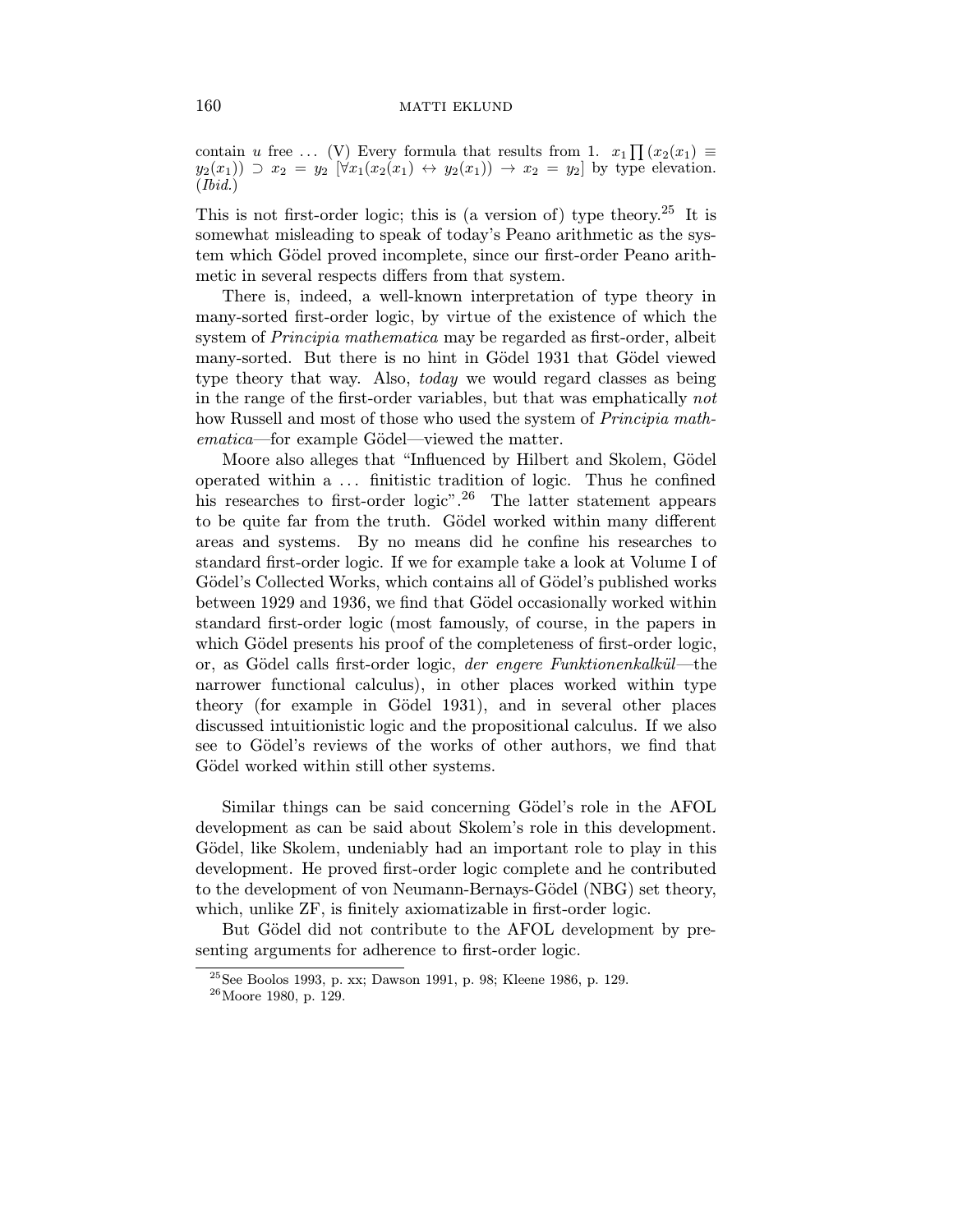If arguments (or "urgings") from Skolem and Gödel did not play a major role in the AFOL development, what did? Of course, there were several causes of the AFOL development. A (most certainly incomplete) list of probable causes will be presented below. What I will do in the remainder of this essay is to add some pieces to the answer to the question of the AFOL development. First I will sketch an account of how the analysis of quantification in the 1920s might have helped cause the AFOL development, and below I will present the (even more tentative) suggestion that there might be a connection between Tarski's model-theoretic analyses of the notions of logical truth and logical consequence (and, quite generally, the emergence of model theory as a mathematical discipline) and the emergence of first-order logic as the de facto standard in logic.

Because of the paradoxes that had been discovered (e.g. Russell's and other paradoxes) and to some extent because of the intuitionistic challenge, several logicians in the 1920s felt induced to embrace (Hilbertian) finitism. The idea was to secure (the consistency of) classical logic and classical mathematics by "finitary", and hence epistemologically innocuous, methods. Even logicians not directly belonging to Hilbert's school, like Thoralf Skolem, were clearly influenced by this development.

The *quantifiers* constituted a major obstacle for any finitistic analysis of logic: they brought in the possibly infinitary. It was thus important, for Hilbert and those who were influenced by his finitism, to find an acceptable finitary analysis of the quantifiers, so that also sentences with unrestricted quantifiers were, as it were, secured epistemologically.

Several analyses of the quantifiers, intended to make them more innocuous, were offered. In my presentation of such analyses here, I will closely follow Goldfarb 1979. In this paper, Goldfarb argues that these analyses were not only meant as technical devices, but also to capture the very meaning of quantification and to explain how finite intelligences like us can grasp quantification over infinite totalities.

In his proof of the Löwenheim-Skolem theorem downwards (1920), Skolem passes from satisfaction of a formula in a model to the existence of what we today would call Skolem functions for the existential quantifiers of that formula. According to Goldfarb, Skolem saw a close connection between existential variables and choice functions, and this view was typical for how one in the 1920s came to regard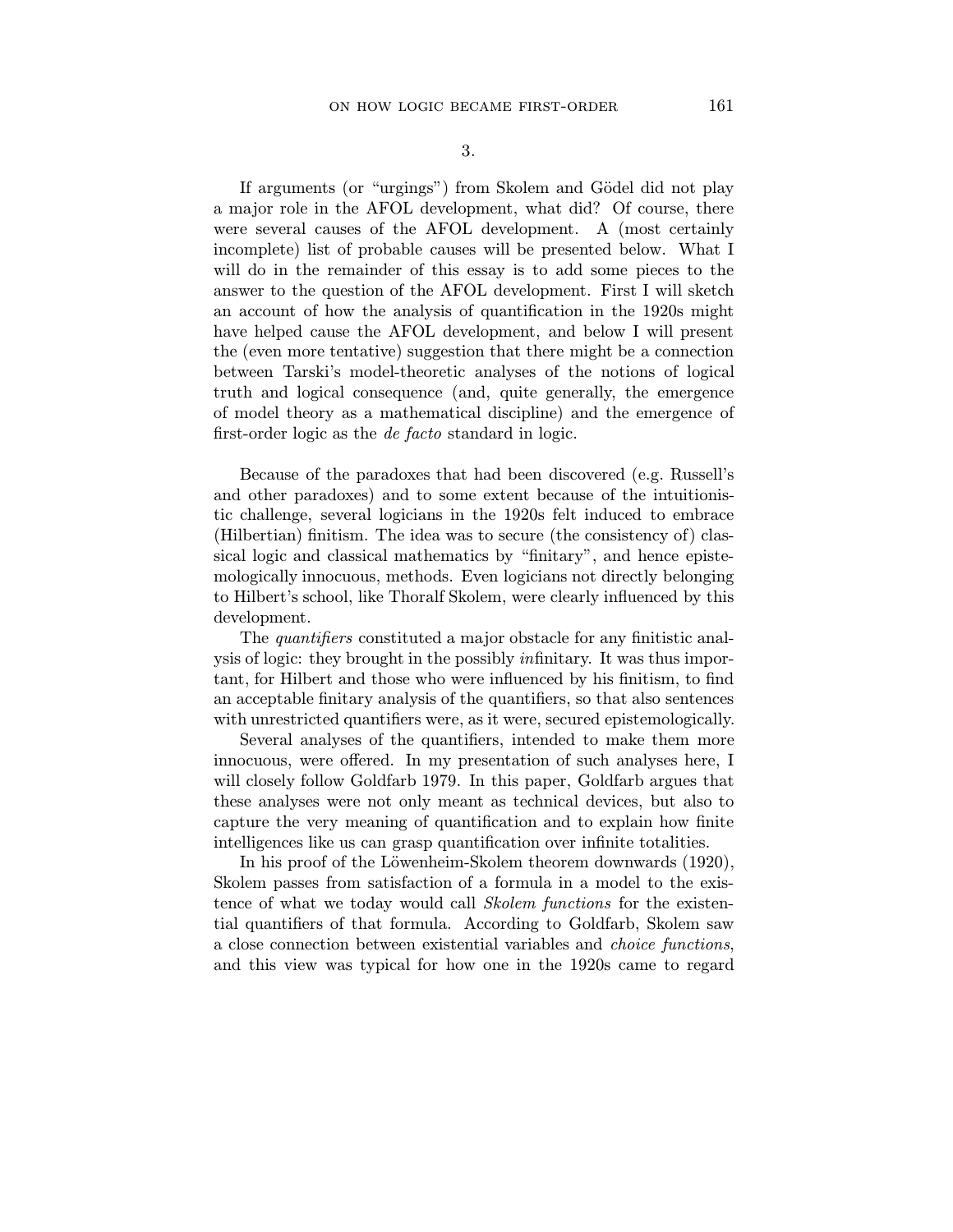quantifiers.<sup>27</sup> Goldfarb claims that Skolem was of the opinion that the most that could be done by means of existential quantification was to demand there to be a suitable value to choose for the variable existentially quantified over for every assignment of values to the universally quantified variables. An important consequence was that the at most denumerably many Skolem functions cannot lead us "out of the denumerable".<sup>28</sup>

In his 1922 proof of (a slightly different version of) the Löwenheim-Skolem theorem downwards (Skolem 1922), Skolem starts out by defining effective functions over natural numbers, and then shows that these functions can function as an interpretation of the existential variables.<sup>29</sup> Goldfarb claims that this even more accentuates the fact that Skolem viewed choice functions as the most that existential quantifiers can imply the existence of:

This gives an even sharper form to the idea that choice functions provide an upper bound on the power of quantification. With respect to satisfiability, first-order propositions cannot distinguish their intended objects from the integers; consequently we may take the quantifiers to represent effective functions on the integers. (Ibid.)

Influenced by Hilbertian ideas, Jacques Herbrand wanted to analyse quantification theory in a finitistically acceptable way. For this purpose he attempted to analyse the provability of quantified sentences in terms of truth-functional validity. In order to do this he introduced the concept of *expansion*.<sup>30</sup> An expansion of an existentially quantified formula is a disjunction of quantifier-free instances of the formula obtained according to certain instantiation rules. Herbrand sought to show that a formula is derivable in his axiomatic system if and only if the expansion of its negation is truth-functionally inconsistent. It is the left-to-right implication which is problematic.<sup>31</sup>

Let us now turn to *Hilbert* himself. Hilbert used his  $\epsilon$ -operator to obtain a finitistically acceptable analysis of quantification theory. If  $A(x)$  contains no free variables other than x, the  $\epsilon$ -term  $\epsilon_{x}A(x)$ denotes an object c such that  $A(c)$  holds, given that there is such an object; otherwise it denotes an arbitrary object. If  $A(x)$  contains free variables other than x,  $\epsilon_x A(x)$  represents a function of these variables;

 $27$ Goldfarb 1979, p. 357. By no means does Goldfarb claim that Skolem *caused* this development.

 $^{28}Ibid.$ 

<sup>29</sup>Goldfarb 1979, p. 358.

 $30$ In the French original, Herbrand uses the term  $r$ èduite, which literally means reduction.

 $^{31}$  Goldfarb 1979, p. 364.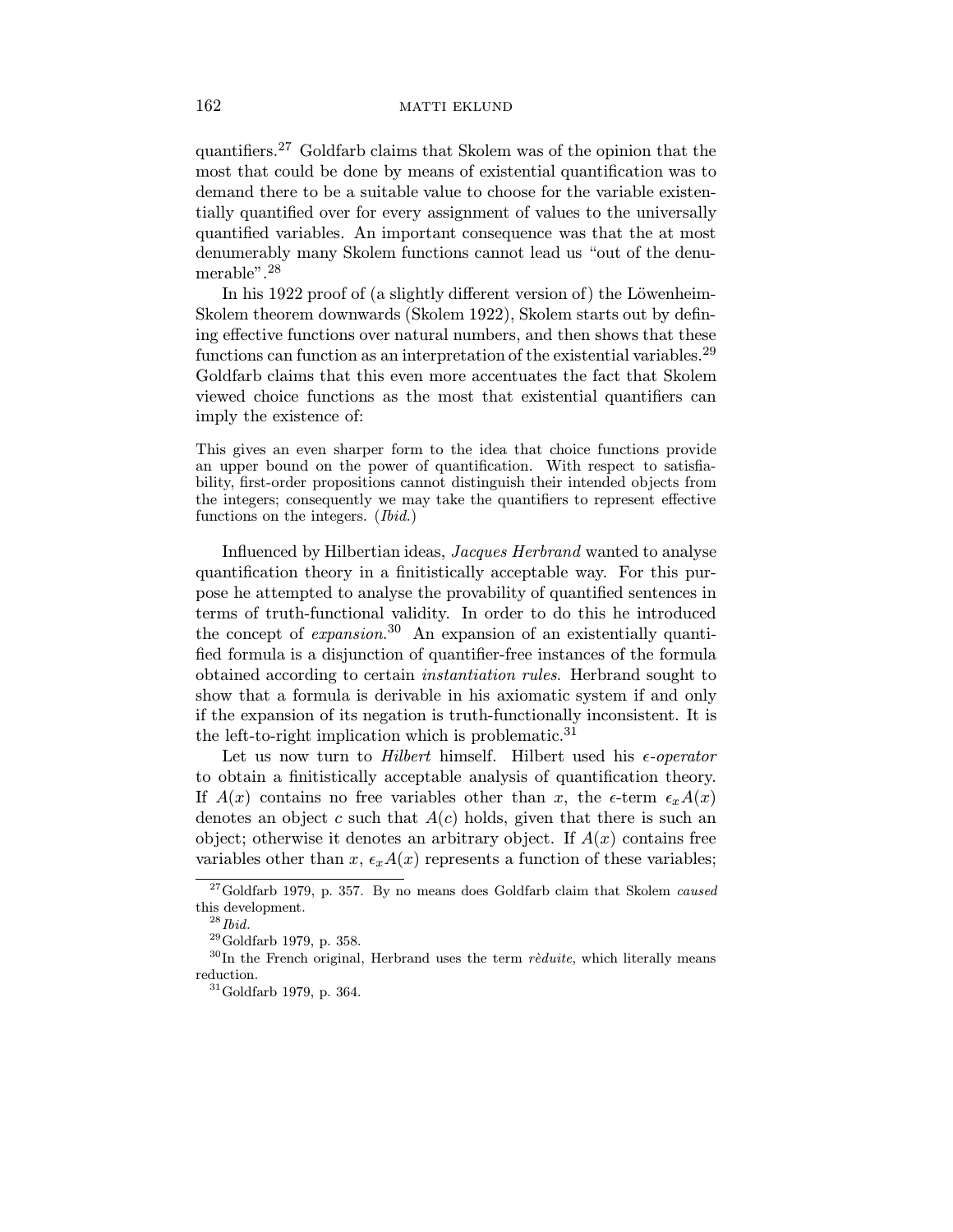this function gives a value for x such that  $A(x)$  holds, if there is such a value, given assignments of values to the other free variables. Hilbert provides an axiom schema for the  $\epsilon$ -operator,  $A(t) \to A(\epsilon_x A(x))$ , such that we can define the quantifiers in terms of this operator.  $\exists x A(x)$ is defined to be equivalent to  $A(\epsilon_x A(x))$ , and  $\forall x A(x)$  is defined to be equivalent to  $A(\epsilon_x(\neg A(x)))$ .

 $\epsilon$ -analysis of quantification is for several reasons very attractive to the finitist: (i) Since every proof is finite, the  $\epsilon$ -operator is used there only finitely many times, so only finitely many choices of values are ever made; only finitely many instances of the axiom schema for the  $\epsilon$ operator are used in a proof; (ii) Only finitely many elements are needed as  $\epsilon$ -terms. Thus, only finitely many elements are ever taken account of in a proof. According to Hilbert, we can, through the use of  $\epsilon$ -analysis of quantification, prove the consistency of a logical system by finitary means through repeated assignments of values to the  $\epsilon$ -terms, which assignments can be made effectively. This bears a marked resemblance to Herbrand's ideas. In a given proof, there are only finitely many quantified sentences, each with only finitely many quantifiers. The quantifiers are analysed by Hilbert with the aid of the  $\epsilon$ -operator, and by Herbrand by means of the so-called expansions. Goldfarb claims that Herbrand's work was of considerable importance for obtaining the Hilbert-Bernays  $\epsilon$ -theorems.<sup>32</sup>

Hilbert's  $\epsilon$ -operator is in effect only a device for analysis of firstorder quantification, as I will now argue. Hilbert certainly cannot have thought so himself; on the contrary,  $\epsilon$ -analysis was supposed to be applicable to quantification in general, and Hilbert allowed also higher-order quantification. But the values of the  $\epsilon$ -function are explicitly said to be elements of the domain: and only the elements in the range of the first-order variables are elements of the domain. Hence it is natural that even in contexts where Hilbert eventually introduces second-order quantification, the  $\epsilon$ -operator is used only for analysis of first-order quantification.<sup>33</sup> Hilbert's official view is that all quantification should be analysed by means of the  $\epsilon$ -operator, but in practice this only goes for first-order quantification. The step to regard only first-order quantification as kosher is not far. Moreover, if infinite objects such as functions defined for infinitely many values or properties such as being a natural number can be values of variables, as is the case when

 $32$ Goldfarb 1979, p. 365.

 $^{33}\text{See Hilbert}$  1927, p. 466. I do not mean to say that  $\epsilon\text{-analysis}$  was never used to analyse higher-order quantification. There are papers in which quantification over functions is allowed and where the quantifiers ranging over functions are analysed by means of the  $\epsilon$ -operator; a prominent example is Ackermann 1924.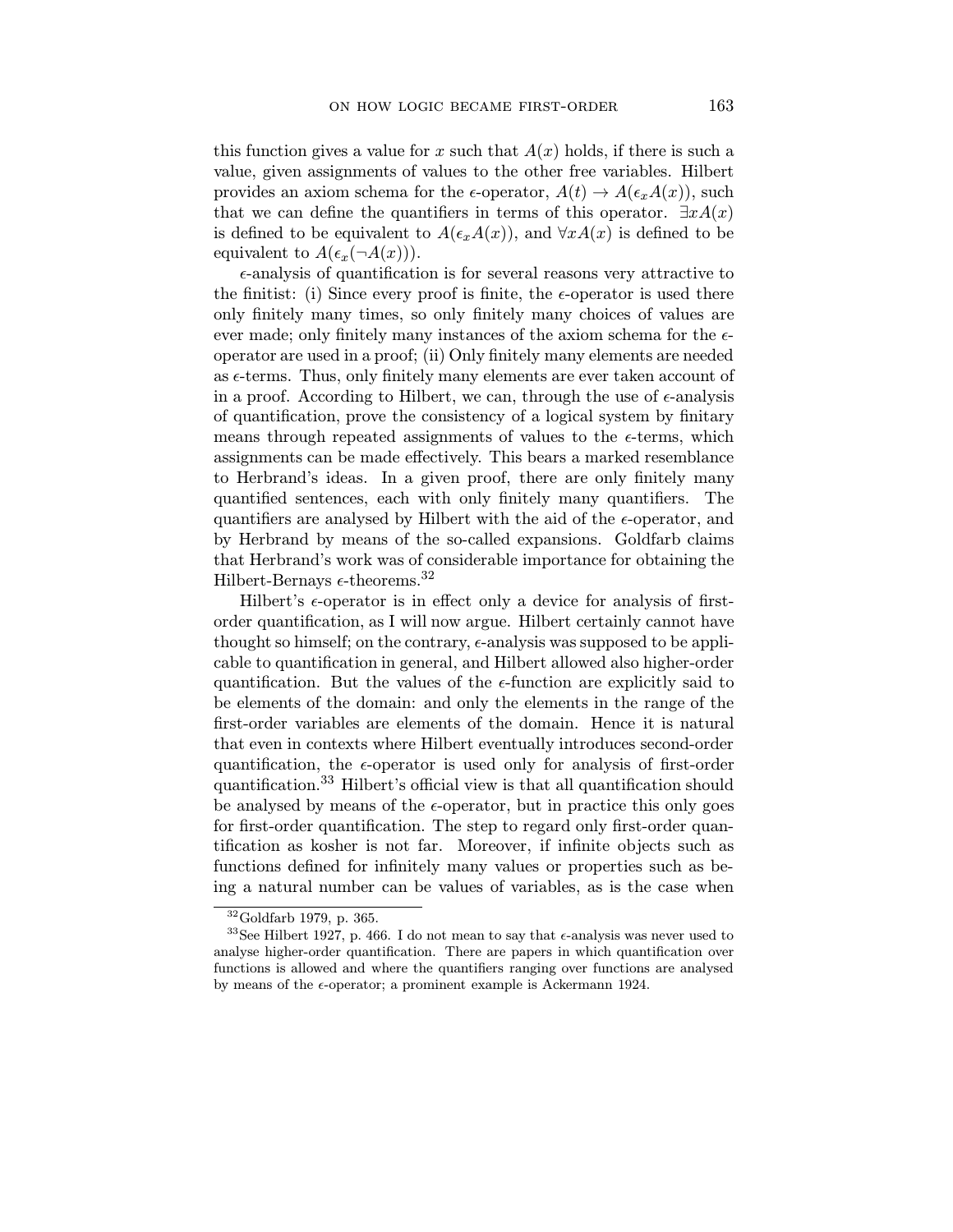higher-order quantification is allowed, nothing is achieved by  $\epsilon$ -analysis of quantification. For then the question how we can grasp the infinite objects that are being quantified over remains: it has not been explained how finite intelligences can grasp the infinite. We have indeed two distinct problems: one concerns grasp of quantification over infinite domains; the other concerns grasp of infinite objects. But it seems that an answer to the problem of our grasp of infinite objects *ipso facto* should be an answer to the question of how we can grasp quantification over infinite domains: for it would show how, in general, we can grasp infinite totalities. The  $\epsilon$ -analysis of quantification does not provide us with an answer to the question how we can grasp infinite objects on the contrary it provides a means for evading that problem—and it seems that any distinct solution to this as yet unsolved problem would render  $\epsilon$ -analysis of quantification obsolete. Hence there is a conflict between the  $\epsilon$ -analysis of quantification and allowing infinite objects in the range of the variables.

These remarks on the importance of finitist analyses of quantification for the AFOL development are of course only meant to add something to the complex picture of the development: as everyone seems agreed on, the development had several distinct (though presumably related) causes. Among these are (a) the exclusion of set theory from the realm of logic, which exclusion was probably partly caused by the discovery of the set-theoretic paradoxes and the axiomatic treatment of set theory, (b) the then only recently clearly made distinction between syntax and semantics, (c) the presentation of first-order logic as a distinct subsystem of logic in Hilbert and Ackermann's influential textbook (1928) and Gödel's proof of the completeness of this logical system, (d) finitist and nominalist qualms about the objects over which second-order variables were supposed to range, (e) Skolem's first-order formulations of Zermelo set theory and Peano arithmetic and Bernays' and Gödel's firstorder formulations of NBG set-class theory. Needless to say,  $(a)$ – $(e)$ are not independent of each other; there are connections between them.

I would also like to make another suggestion concerning the AFOL development, one that is even more tentative than the previous one.

In his book The Concept of Logical Consequence (1990), John Etchemendy discusses Tarski's analyses of the concepts of logical truth and logical consequence very critically. Etchemendy's contention is that the analyses are faulty: they are not even extensionally correct.

Today, an influential criticism of second-order logic is that within second-order logic, sentences which should not come out logically true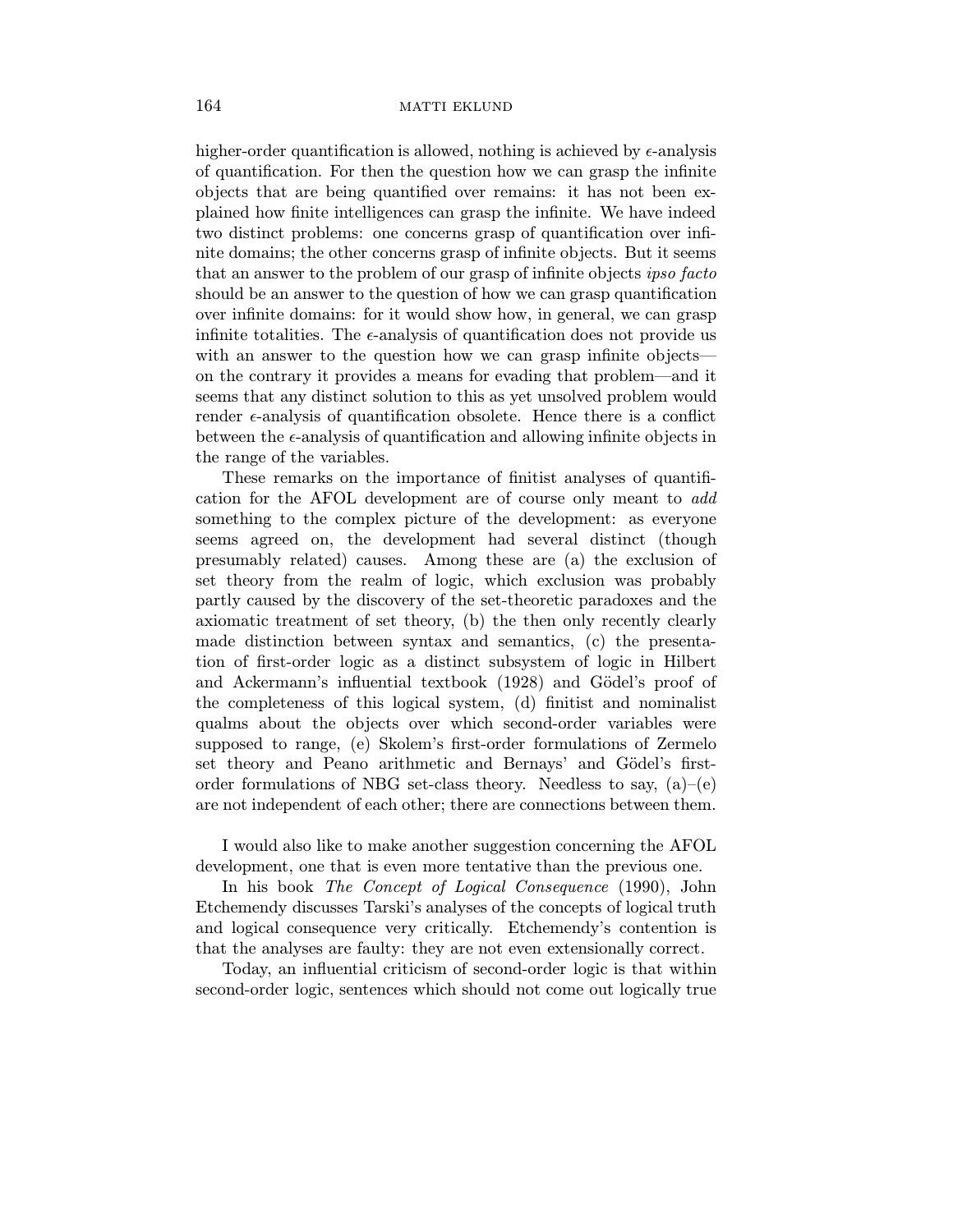or false come out that way. For example, the sentence of pure secondorder logic which expresses the continuum hypothesis itself comes out logically true or false, respectively, depending on its truth or falsity in the underlying set theory. So if we hold that the continuum hypothesis is not logically true or false, second-order logic is, qua logic, seriously deficient. But this line of reasoning depends crucially on our presupposing an understanding of logical truth as truth in all models: Tarski's conception of logical truth. If Etchemendy is right, it is Tarski's analysis and not second-order logic that is deficient.

The relevance of all this to the question of what caused the AFOL development is that if Tarski's analysis of logical truth and logical consequence turns out to give correct results only with regard to first-order logic, this faulty analysis, favouring first-order logic, might seem to coincide too well in time with the development toward first-order for it to be a mere coincidence. There seems then to be a very interesting answer to the question of what the connection is between the acceptance of first-order logic and the acceptance of Tarski's model-theoretic analyses of the notions of logical truth and logical consequence. A plausible suggestion is that the acceptance of first-order logic as standard as well as the acceptance of Tarski's analyses had to do with the emerging interest in model theory: as is well known, standard first-order logic has a much nicer model theory than standard second-order logic; and the Tarskian analyses of logical truth and logical consequence are modeltheoretical.

#### **REFERENCES**

- Ackermann, Wilhelm. 1924. Begründung des "tertium non datur" mittels der Hilbertschen Theorie der Widerspruchsfreiheit. Mathematische Annalen, 93, pp. 1–36.
- Benacerraf, Paul. 1985. Skolem and the skeptic. Proceedings of the Aristotelian Society, Suppl. Vol. LIX, pp. 85–115.
- Boolos, George. 1993. The Logic of Provability. Cambridge University Press.
- Corcoran, John. 1973. Gaps between logical theory and mathematical practice. In Mario Bunge (ed.), The Methodological Unity of Science, pp. 23–50. D. Reidel Publishing Company, Dordrecht.
- Dawson, John W. 1985. Completing the Gödel–Zermelo correspondence. Historia Mathematica, 12, pp. 66–70.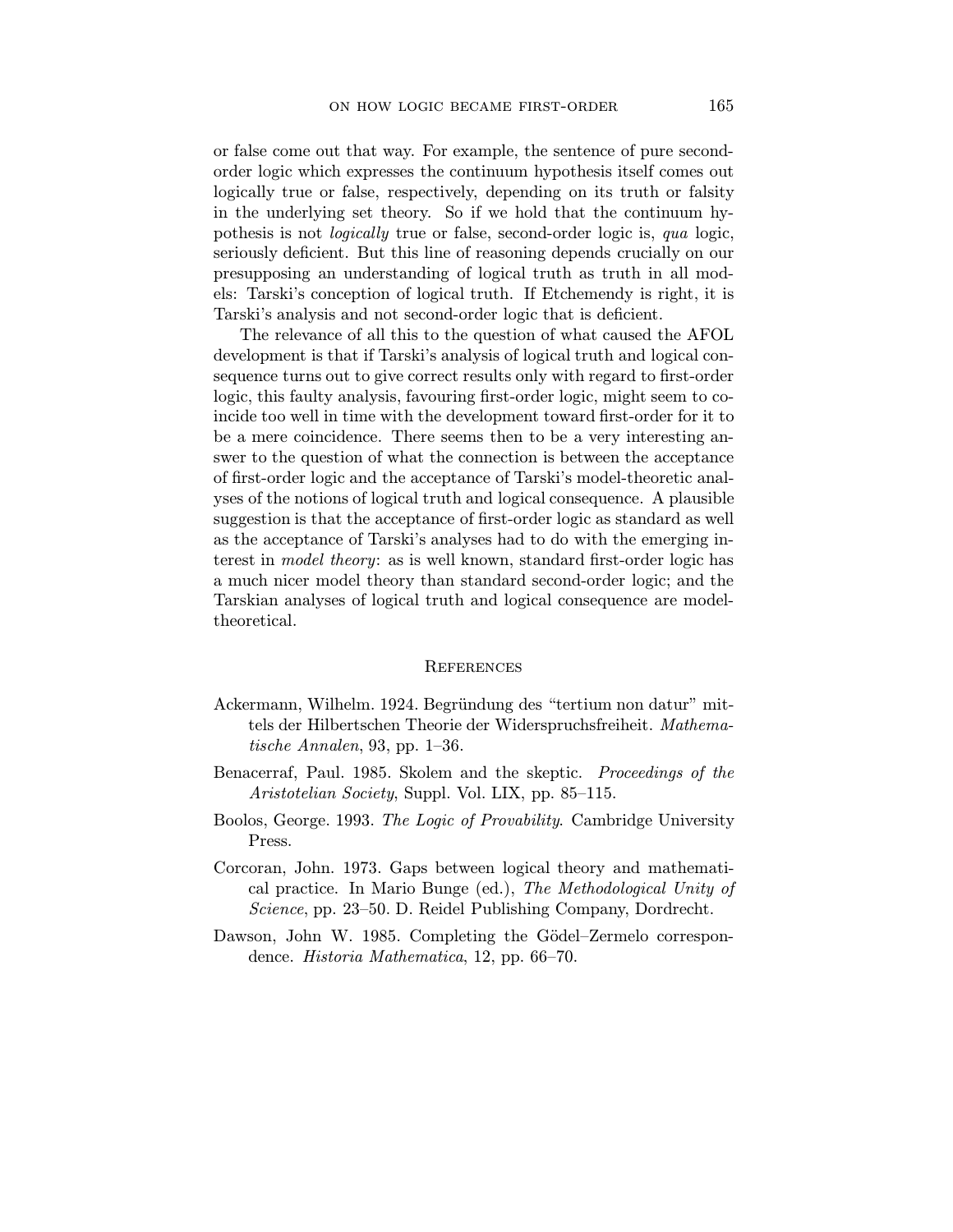- Dawson, John W. 1991. The reception of Gödel's incompleteness theorem. In Thomas Drucker (ed.), Perspectives on the History of Mathematical Logic, pp. 84–100. Birkhäuser, Boston.
- Etchemendy, John. 1990. The Concept of Logical Consequence. Harvard University Press, Cambrige, MA, and London.
- Gödel, Kurt. 1931. On formally undecidable propositions of *Principia* mathematica and related systems I. In Gödel 1986, pp.  $145-195$ . Originally published as "Über formal unentscheidbare Sätze der Principia mathematica und verwandter Systeme I", Monatshefte für Mathematik und Physik, 38, pp. 173-198.
- Gödel, Kurt. 1986. Collected Works, vol. I. Oxford University Press.
- Goldfarb, Warren D. 1979. Logic in the twenties: The nature of the quantifier. Journal of Symbolic Logic, 44, pp. 351–368.
- Grattan-Guinness, Ivor. 1979. In memoriam Kurt Gödel: His 1931 correspondence with Zermelo on his Incompletability Theorem. Historia Mathematica, 6, pp. 294–304.
- van Heijenoort, Jean (ed.). 1967. From Frege to Gödel: A Source Book in Mathematical Logic, 1879–1931. Harvard University Press, Cambridge, MA.
- van Heijenoort, Jean. 1976. Set-theoretic semantics. In van Heijenoort 1985, pp. 43–53. Originally published in Robin O. Gandy and J.M.E. Hyland (eds.) (1977) Logic Colloquium 76, pp. 183– 190. North-Holland Publishing Company, Amsterdam, New York, Oxford.
- van Heijenoort, Jean. 1981. Jacques Herbrand's work in logic in its historical context. In van Heijenoort 1985, pp. 99–121. English translation, with emendations, of "L'œuvre logique de Jacques Herbrand et son Contexte Historique", Stern, pp. 57–85.
- van Heijenoort, Jean. 1985. Selected Essays. Bibliopolis, Napoli.
- Hilbert, David. 1927. The foundations of mathematics. In van Heijenoort 1967, pp. 464–479. Originally published as "Die Grundlagen der Mathematik", Abhandlungen aus dem mathematischen Seminar der Hamburgischen Universität, 6, pp. 65–85.
- Hilbert, David and Ackermann, Wilhelm. 1928. Grundzüge der Theoretischen Logik. J. Springer, Berlin, 2nd edn.
- Jané, Ignacio. 1993. A critical appraisal of second-order logic. *History* and Philosophy of Logic, 14, pp. 67–86.